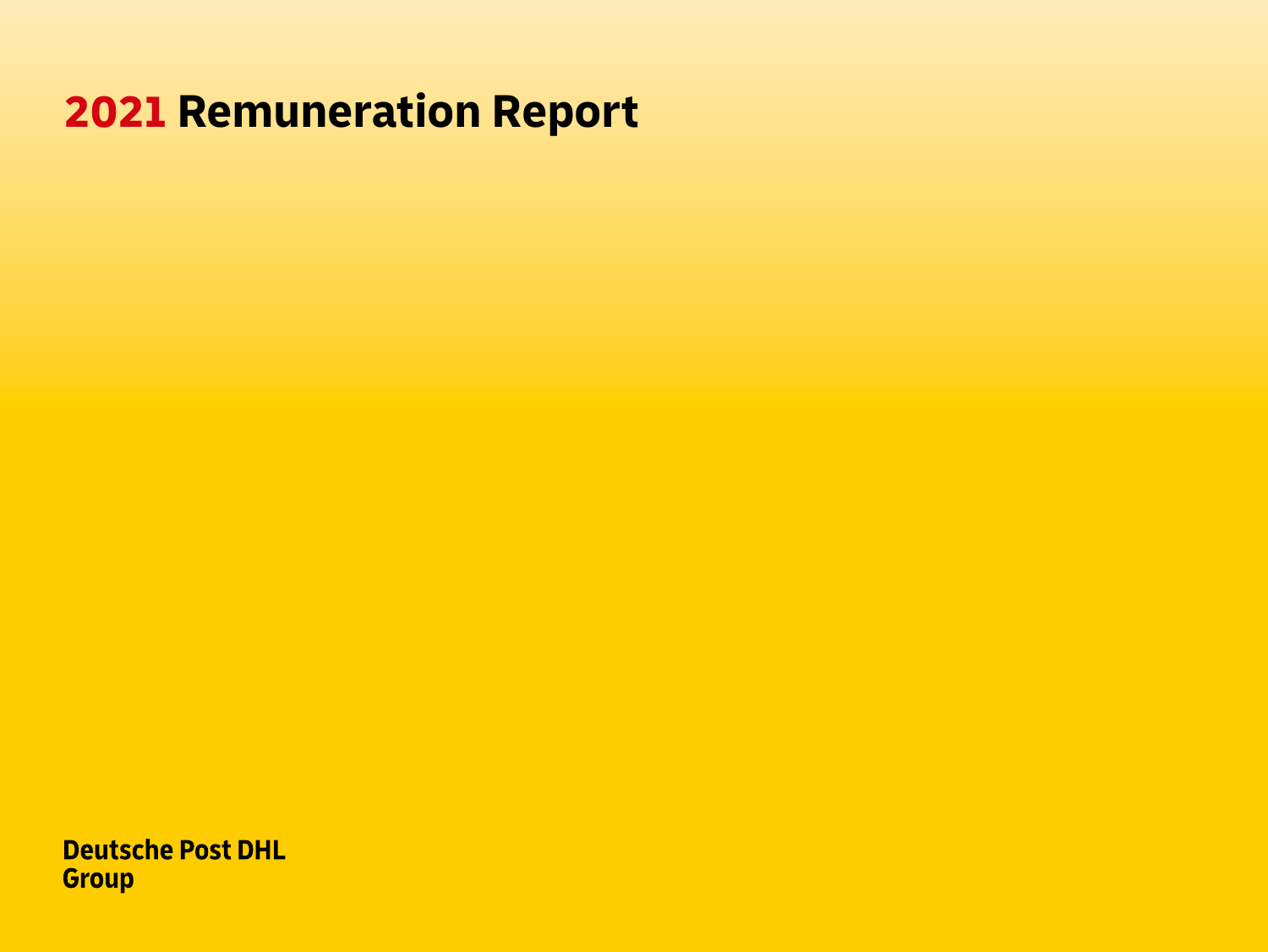# **CONTENTS**

| <b>REMUNERATION REPORT</b>                                                                              | 3              |
|---------------------------------------------------------------------------------------------------------|----------------|
| 1. Remuneration of the Board of Management members                                                      | 3              |
| THE 2021 FINANCIAL YEAR                                                                                 | $\overline{3}$ |
| <b>REMUNERATION IN 2021 AT A GLANCE</b>                                                                 | 3              |
| <b>OUTLOOK FOR REMUNERATION IN 2022</b>                                                                 | 5              |
| <b>OVERVIEW OF THE REMUNERATION COMPONENTS</b>                                                          | 6              |
| <b>DETAILS OF FIXED REMUNERATION</b>                                                                    | 8              |
| <b>DETAILS OF VARIABLE REMUNERATION</b>                                                                 | 9              |
| APPLICATION OF MALUS AND CLAWBACK PROVISIONS                                                            | 15             |
| <b>LOANS</b>                                                                                            | 15             |
| AMOUNT OF REMUNERATION PAID TO THE BOARD OF MANAGEMENT IN THE 2021 FINANCIAL YEAR                       | 15             |
| <b>TOTAL REMUNERATION FOR THE 2021 FINANCIAL YEAR</b>                                                   | 20             |
| REMUNERATION AWARDED AND DUE IN ACCORDANCE WITH SECTION 162 (1), SENTENCE 2, NO. 1, OF THE GERMAN STOCK |                |
| <b>CORPORATION ACT</b>                                                                                  | 22             |
| <b>OBSERVANCE OF REMUNERATION CAPS</b>                                                                  | 26             |
| <b>REMUNERATION OF FORMER BOARD OF MANAGEMENT MEMBERS</b>                                               | 27             |
| 2. Remuneration of the Supervisory Board                                                                | 28             |
| 3. Remuneration of the Board of Management members, the Supervisory Board members and the employees     |                |
| on a full-time equivalent basis relative to the company's earnings performance                          | 29             |
| <b>Auditor's Report</b>                                                                                 | 32             |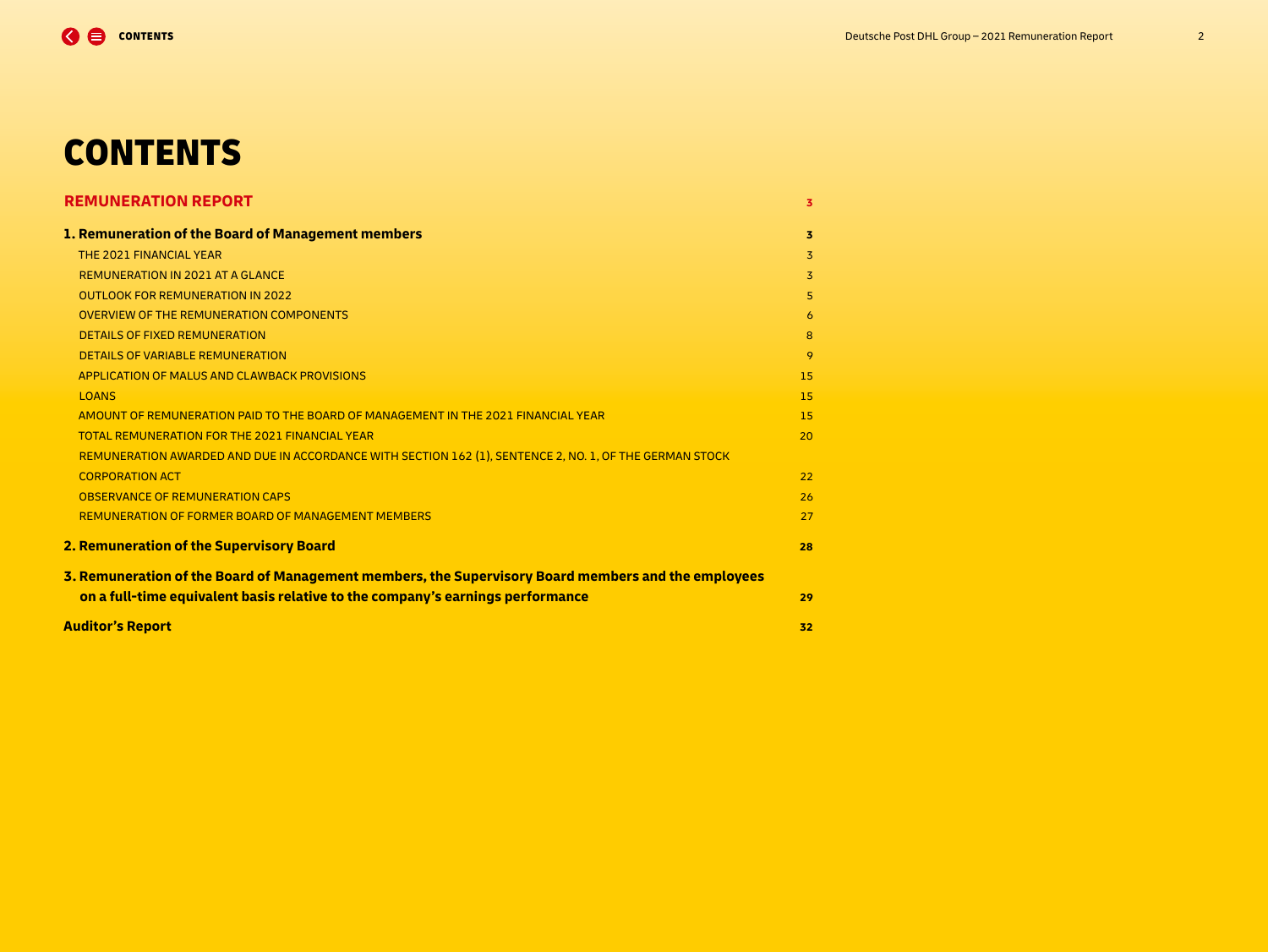# <span id="page-2-0"></span>REMUNERATION REPORT

The remuneration report provides detailed and individualised information on the remuneration awarded and due to the active and former Board of Management members and the Supervisory Board members of Deutsche Post AG in the 2021 financial year. It has been prepared jointly by the Board of Management and the Supervisory Board in accordance with the requirements of the German Stock Corporation Act (*Aktiengesetz* – AktG). Information beyond what is included in this remuneration report concerning the remuneration system approved by the Annual General Meeting of 2021 for the Board of Management members and the remuneration adopted for the Supervisory Board members can be found on the **@** [company's website.](https://www.dpdhl.com/en.html)

Beyond the statutory requirements set out in Section 162(3) of the German Stock Corporation Act, the remuneration report was subject to a substantive review by the independent auditor. It will be presented at the Annual General Meeting on 6 May 2022 for approval by the shareholders.

## 1. Remuneration of the Board of Management members

The remuneration of the Board of Management members is based on the remuneration system adopted by the Supervisory Board in December 2020, which was approved at the Annual General Meeting of 2021 with a majority of 93.39 % of the votes cast. The system provides incentives for the successful implementation of the corporate strategy as well as the sustainable development of the Group and is largely geared toward creating long-term value for

shareholders. It complies with the requirements of the German Stock Corporation Act (*Aktiengesetz* – AktG) and the recommendations and suggestions of the German Corporate Governance Code (*Deutscher Corporate Governance Kodex* – the Code). Furthermore, the Supervisory Board aims to set the remuneration so that it is competitive and in line with market standards in order to attract and retain the best candidates for Board of Management positions. In structuring the remuneration, the Supervisory Board also ensures that it is aligned to the remuneration system for executives and provides matching performance incentives for the Board of Management and executives.

## THE 2021 FINANCIAL YEAR

The 2021 financial year was another challenging one in which Deutsche Post DHL Group's diverse logistics services and global network played a crucial role. In the second year of the pandemic, it was again important to respond swiftly to new circumstances, to increase necessary resources in a targeted manner and to secure critical supply chains. We were again able to respond capably to economic uncertainties and operating challenges and to maintain our business operations. With global trade picking up noticeably, it was thus possible to successfully turn the greater demand for logistics solutions into profitable growth through steady process optimisation and, as a result of this, enhanced efficiency.

Accordingly, Deutsche Post DHL Group increased its earnings guidance for 2021 three times and was able to close the financial year with record figures in all main performance indicators. The total return of the Deutsche Post share reached 43.3 % in 2021, thus outperforming both the German stock Index DAX (15.8 %) and the MSCI World Transport Index (16.1 %) considerably.

This is due chiefly to the contribution made by all employees and management worldwide. With "Strategy 2025", which was announced in 2019, Group management gave priority at an early stage to profitable core logistics business, resolutely driving forward digitalisation, e-commerce and sustainability. As a result, Deutsche Post DHL Group is also well positioned to face future challenges.

Thanks to the Group's favourable business performance, some 20,000 new jobs were created worldwide in 2021. All Group employees received again a special bonus of €300 each in recognition of their outstanding achievements during the pandemic.

The company also made a decisive contribution to overcoming the pandemic by delivering more than 1.8 billion vaccination doses to 174 countries as of the end of 2021.

## REMUNERATION IN 2021 AT A GLANCE

When designing the remuneration system, the Supervisory Board was guided by principles that are aimed at providing incentives for the successful implementation of the corporate strategy as well as the Group's sustainable development and are largely geared towards creating long-term value for shareholders. Accordingly, the target achievement of the Board of Management members is based on the company's strong business in the 2021 financial year and the performance of its shares.

With respect to the annual bonus for the 2021 financial year, the total target achievement level of the Board of Management members stood at between 121.9 % and 123.4 %. Individual targets achieved were between 112.5 % and 125 %. The targets relevant for payment of the proportion of the annual bonus deferred in the 2019 financial year were also reached. Similarly, all performance targets for the long-term remuneration granted in 2017, the lock-up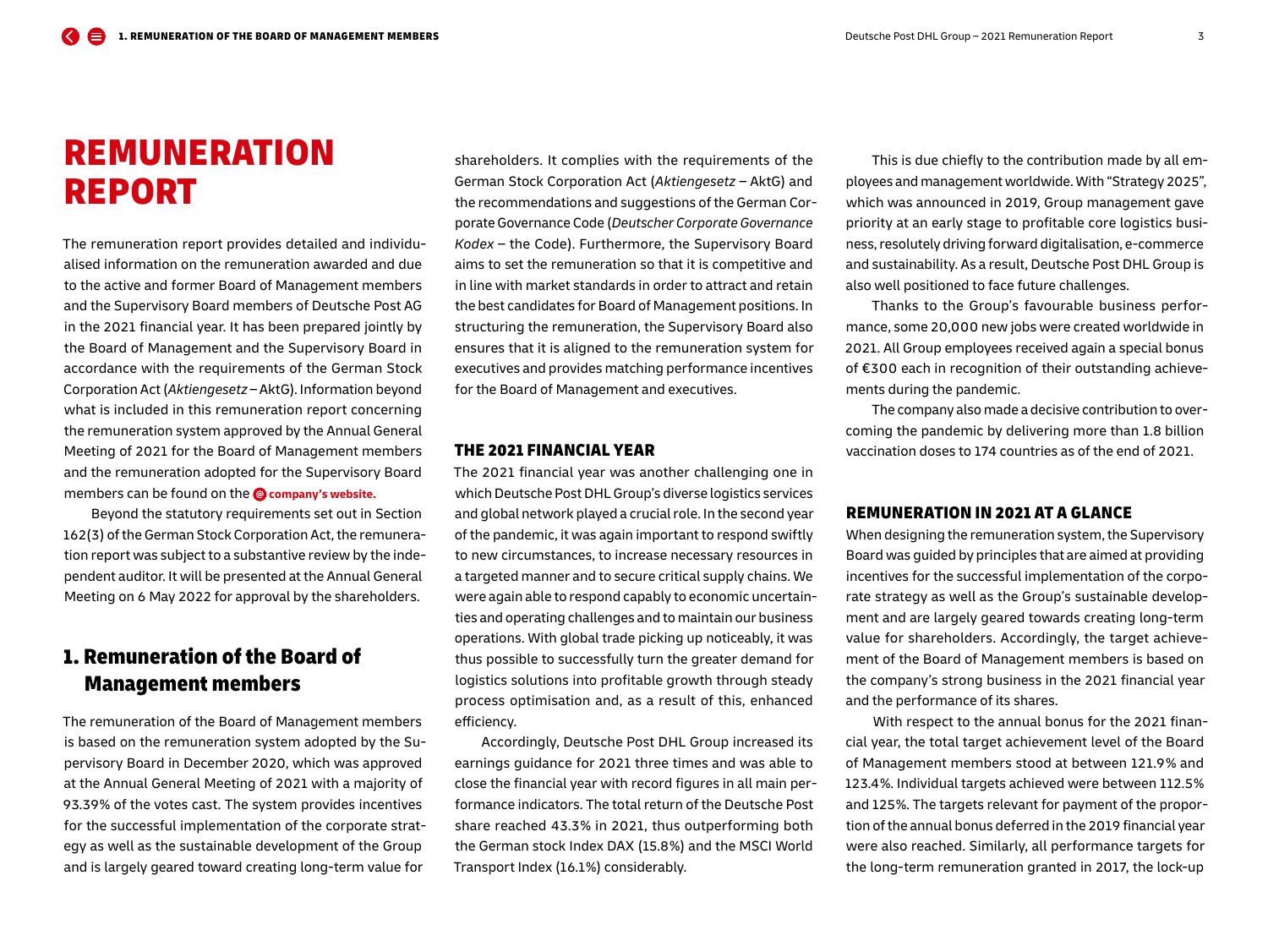period for which expired in the 2021 financial year, were reached. The following tables, which are broken down by individual variable remuneration components, provide an initial overview of the targets achieved by the Board of Management in the 2021 financial year.

## **Annual bonus 2021: overview of target achievement**



**<sup>1</sup>** Financial targets (€ m); employee engagement (% approval); individual targets (%); EAC: EBIT after asset charge (including the asset charge on goodwill and before goodwill impairment)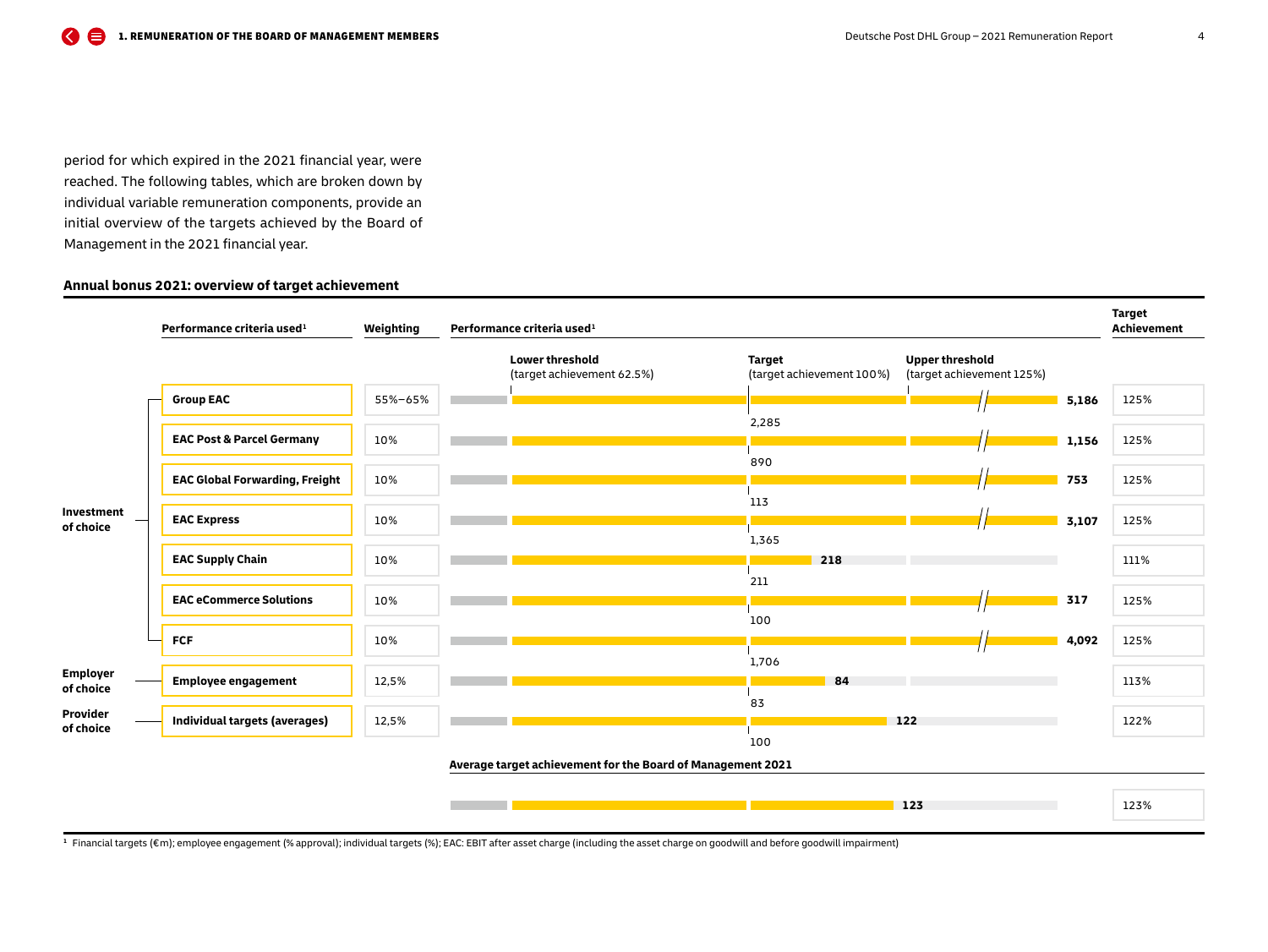## <span id="page-4-0"></span>**Target achievement for 2019 medium-term component**



**<sup>1</sup>** EAC (€ m) **2** €2,535 million excluding StreetScooter

#### **Target achievement for the 2017 SAR tranche**



## OUTLOOK FOR REMUNERATION IN 2022

In accordance with the stipulations of the remuneration system, the remuneration for the Board of Management will be linked even more closely to sustainable corporate development from 2022. The three ESG pillars – environment, social responsibility and governance – were each given a 10 % weighting in the target portfolio for the annual bonus. Further information on Deutsche Post DHL Group's sustainability roadmap can be found in the non-financial statement on the **@** [company's website.](https://www.dpdhl.com/en.html)

"E-target": In its efforts to address climate change, Deutsche Post DHL Group has adopted ambitious interim targets with the aim of reducing all logistics-related emissions to net zero by 2050. Starting with 2021, greenhouse gas emissions (emissions of carbon dioxide and comparable greenhouse gas emissions, measurement unit:  $CO<sub>2</sub>e$ ) will be reported according to the well-to-wheel approach, i.e our calculation will include the entire process chain for generating and supplying energy for transport. Deutsche Post DHL Group has set itself the medium-term goal of lowering the annual output of these emissions

to under 29 million tonnes of  $CO<sub>2</sub>e$  by 2030, taking into account the expected further growth in global logistics activities. This target continues to include all transport services provided by subcontractors (Scope 3 of the Greenhouse Gas Protocol). In order to achieve this strategic target, the Board of Management will be measured from 2022 by the KPI "Realised Decarbonisation Effects", i. e. the volume of greenhouse gas emissions that it was possible to avoid as a result of decarbonisation measures.

"S-target": With respect to social responsibility, one of Deutsche Post DHL Group's priorities is employee engagement. With some 590,000 employees around the globe, Deutsche Post DHL Group is one the world's largest employers. Motivated employees are the prerequisite for excellent service quality and thus for the satisfaction of our customers and the sustained success of our business. Accordingly, the Group has confirmed its undertaking to consistently maintain approval of the "employee engagement" KPI at above 80 %. This indicator measures the employees' commitment to the company and their motivation to help the Group succeed. Approval levels are tracked in the annual global employee survey. As in previous years, the Board of Management will again be measured by reference to this target in 2022.

"G-target": Deutsche Post DHL Group aims to be a role model for responsible corporate governance in the logistics sector and a highly trusted company. Integrity and legally impeccable conduct towards business partners, employees, the capital market and the public also contributes significantly to Deutsche Post DHL Group's reputation and is the basis for sustainable business success. Living up to this expectation in day-to-day business is a crucial task for all executives in the Group. Reflecting this, various types of compliance-related training in the form of the "Compliance Curriculum" (anti-corruption training, principles of fair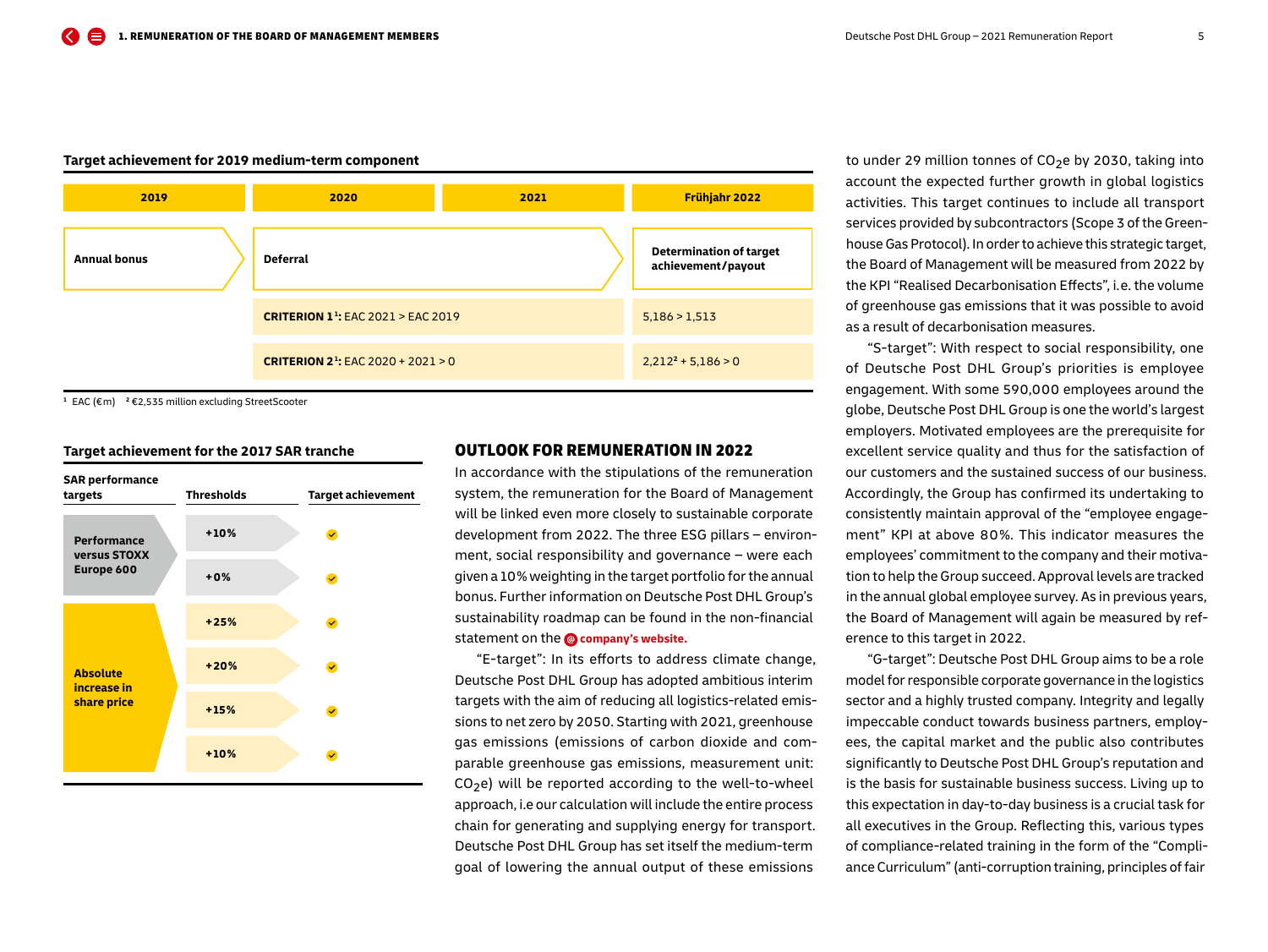<span id="page-5-0"></span>competition, Code of Conduct) as well as data protection training are mandatory for all middle- and upper-level managers. All participants who have already completed their training must update their certification every two years. The proportion of valid training certificates held by middle- and upper-level managers is relevant for the Board of Management remuneration in 2022. If a major compliance case arises in an individual Board of Management member's area of responsibility, the Supervisory Board may determine that, despite the achievement of the training goals, the target has not been reached.

## OVERVIEW OF THE REMUNERATION **COMPONENTS**

The Board of Management's remuneration comprises the following components:

#### **Remuneration components**

| Component                                                  | <b>Objective</b>                                                                                                                                                                                                                                                                                                                                                                                                                                                                                                                           | Design                                                                                                                                                                                                                                                                                                                                                                                                                                                                                                                                                                                                                                                                                                                                                                                                                                                                                                 |  |  |
|------------------------------------------------------------|--------------------------------------------------------------------------------------------------------------------------------------------------------------------------------------------------------------------------------------------------------------------------------------------------------------------------------------------------------------------------------------------------------------------------------------------------------------------------------------------------------------------------------------------|--------------------------------------------------------------------------------------------------------------------------------------------------------------------------------------------------------------------------------------------------------------------------------------------------------------------------------------------------------------------------------------------------------------------------------------------------------------------------------------------------------------------------------------------------------------------------------------------------------------------------------------------------------------------------------------------------------------------------------------------------------------------------------------------------------------------------------------------------------------------------------------------------------|--|--|
| <b>Fixed remuneration</b>                                  |                                                                                                                                                                                                                                                                                                                                                                                                                                                                                                                                            |                                                                                                                                                                                                                                                                                                                                                                                                                                                                                                                                                                                                                                                                                                                                                                                                                                                                                                        |  |  |
| Base salary                                                | • Serves to attract and retain Board of<br>Management members who, due to                                                                                                                                                                                                                                                                                                                                                                                                                                                                  | · Fixed, contractually agreed annual remuneration, generally paid<br>monthly in 12 equal amounts                                                                                                                                                                                                                                                                                                                                                                                                                                                                                                                                                                                                                                                                                                                                                                                                       |  |  |
| Fringe benefits                                            | their experience and expertise, are able<br>to develop and successfully implement<br>the strategy; simultaneously fosters an<br>independent, risk-adjusted and autono-<br>mous management of the company                                                                                                                                                                                                                                                                                                                                   | • Mainly the personal use of a company car (including the services of a<br>driver, if applicable), allowances for health and long-term care insurance in<br>analogous application of the regulations and benefits under German social<br>insurance law, and benefits in cases where two households are maintained                                                                                                                                                                                                                                                                                                                                                                                                                                                                                                                                                                                      |  |  |
| Pension commitment                                         | · Ensures adequate income in retirement                                                                                                                                                                                                                                                                                                                                                                                                                                                                                                    | • Annual contribution of 35% of the base salary<br>• Interest rate: pension contributions allocated up to and including 2020 in<br>accordance with "iBoxx Corporates AA10+ Annual Yield", but at least 2.25%<br>• Pension contributions allocated as of 2021: weighted annual interest<br>rate of overall pension assets of all German pension schemes of<br>Deutsche Post, however no less than 1%                                                                                                                                                                                                                                                                                                                                                                                                                                                                                                    |  |  |
| Variable remuneration                                      |                                                                                                                                                                                                                                                                                                                                                                                                                                                                                                                                            |                                                                                                                                                                                                                                                                                                                                                                                                                                                                                                                                                                                                                                                                                                                                                                                                                                                                                                        |  |  |
| Annual bonus with<br>medium-term component<br>(deferral)   | • Ensures profitable growth in considera-<br>tion of the overall responsibility of the<br>Board of Management and the perfor-<br>mance of the individual Board of<br>Management members<br>• Provides incentives for Board of<br>Management members to concentrate<br>on successfully carrying out annual busi-<br>ness priorities<br>• The deferred component, which is subject<br>to an additional performance criterion,<br>reinforces the focus of the Board of<br>Management remuneration upon the<br>company's long-term performance | • Target amount: 80% of the respective base salary<br>• Payout: 50% in the following year, 50% after an additional two years<br>(sustainability phase), but only if the asset charge is earned at the end of<br>the sustainability phase (medium-term component)<br>• Deferral designed as a malus provision<br>• Until 2021:<br>• 75% financial and 25% non-financial performance targets<br>• Maximum amount (cap): 100% of respective base salary<br>• From 2022:<br>• 70% financial performance targets and 30% ESG targets<br>• Option for an increase/decrease of up to 20% in the event of<br>exceptional developments<br>• Maximum amount (cap): 120% of the respective base salary possible<br>in the event of exceptional developments                                                                                                                                                       |  |  |
| Long-term component-<br>Long-Term Incentive Plan<br>(LTIP) | · Fosters sustainable, positive develop-<br>ment of the company's value and aligns<br>the interests of the Board of Manage-<br>ment members to those of shareholders                                                                                                                                                                                                                                                                                                                                                                       | • Plan type: stock appreciation rights<br>• Amount allocated: 100% of the base salary<br>• Personal investment: 10% of the base salary; the Board of Management<br>members must execute the personal investment in shares of the company;<br>in view of the requirements under the law pertaining to insider trading,<br>it may by way of exception also take the form of cash; in 2021, all Board<br>of Management members executed the personal investment in shares<br>• Performance targets based on share price:<br>• Absolute increase in share price<br>• Relative performance versus the STOXX Europe 600<br>• Maximum amount (cap): 4 times the base salary<br>(2.5 times the base salary for the CEO)<br>• Exercisability: based on performance targets reached after four years<br>• Cash payout: in the fifth or sixth year after allocation, depending on the<br>individual exercise date |  |  |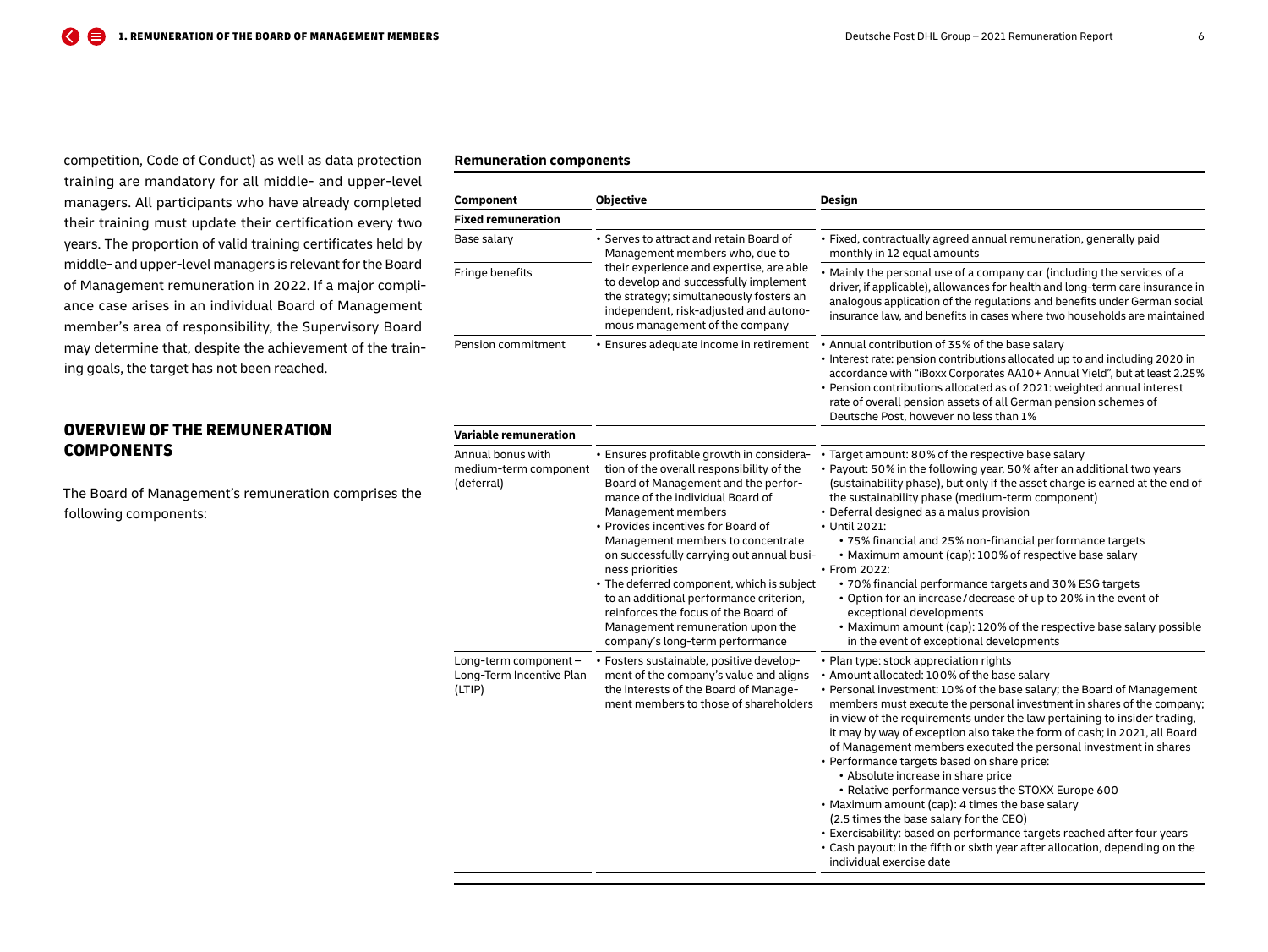## The following other contractual terms and conditions apply

to all Board of Management members:

## **Other contractual terms and conditions**

| Component                                                             | <b>Details</b>                                                                                                                                                                                                                                                                                                                                                                                                                                                                                                                                                                                                                                                                                                                                                                                                                                                                                                                                                                                                                                                                                   |
|-----------------------------------------------------------------------|--------------------------------------------------------------------------------------------------------------------------------------------------------------------------------------------------------------------------------------------------------------------------------------------------------------------------------------------------------------------------------------------------------------------------------------------------------------------------------------------------------------------------------------------------------------------------------------------------------------------------------------------------------------------------------------------------------------------------------------------------------------------------------------------------------------------------------------------------------------------------------------------------------------------------------------------------------------------------------------------------------------------------------------------------------------------------------------------------|
| Cap on maximum total<br>remuneration                                  | · In addition to individual caps on the variable remuneration components, there is an overall cap; first of all, this limits the remuneration arising from target remuneration in a given year<br>(target remuneration cap; cap on remuneration granted according to the terminology the 2017 Code); starting in 2022, the payments attributable to a financial year are also capped<br>• Cap for regular members of the Board of Management: €5.15 million (target remuneration cap up to and including 2020: €5 million excluding fringe benefits); amount of cap for CEO:<br>€8.15 million (target remuneration cap up to and including 2020: €8 million excluding fringe benefits)                                                                                                                                                                                                                                                                                                                                                                                                           |
| Malus and clawback<br>provisions relating to<br>variable remuneration | • SARs are granted on the condition that the Supervisory Board may cap the payout amount in the event of any exceptional developments<br>• From 2022, the Supervisory Board may also increase or decrease the annual bonus by up to 20% in the event of any exceptional developments<br>. 50% of the annual bonus resulting from target achievement is transferred to the medium-term component subject to a two-year sustainability phase; this medium-term component is<br>withheld if the EAC sustainability target is not met during the sustainability phase<br>. The SARs granted are clawed back and lapse without replacement if and to the extent that the absolute or relative performance targets are not met during the four-year lock-up period<br>• The statutory clawback rules additionally apply within the statutory limitation periods                                                                                                                                                                                                                                        |
| Share ownership                                                       | . As the targets are based on the share price, the LTIP is closely and directly aligned with shareholders' interests; this ensures matching interests<br>• Earnings potential per tranche: 2.5 times (CEO) or 4 times (Board of Management members) the base salary. Cumulative effect over multiple years<br>• Personal investment of 10% of the annual base salary per LTI tranche required from each board member, primarily in the form of shares of the company                                                                                                                                                                                                                                                                                                                                                                                                                                                                                                                                                                                                                             |
| Income from mandates                                                  | • Remuneration from Group mandates: must be relinquished in full<br>• Remuneration from external mandates: does not have to be relinguished                                                                                                                                                                                                                                                                                                                                                                                                                                                                                                                                                                                                                                                                                                                                                                                                                                                                                                                                                      |
|                                                                       | Commitments in connection with the cessation of service on the Board of Management                                                                                                                                                                                                                                                                                                                                                                                                                                                                                                                                                                                                                                                                                                                                                                                                                                                                                                                                                                                                               |
| Change of control                                                     | • Board of Management members have a right to early termination within six months after a change of control (effective from the end of the month subject to three months' notice); no right<br>to claim severance payment upon the exercise of this right                                                                                                                                                                                                                                                                                                                                                                                                                                                                                                                                                                                                                                                                                                                                                                                                                                        |
| Disability or death                                                   | . Temporary disability: remuneration continued for twelve months or until the end of the contract, whichever is the earlier<br>• Permanent disability: contract expires at the end of the quarter in which the permanent disability is determined<br>• Expiry of contract due to death or permanent disability: the annual base salary and maximum annual bonus, prorated in each case, continue to be paid for six months following the end of the<br>month in which the Board of Management contract ends or until the scheduled expiration date of the contract, whichever is the earlier                                                                                                                                                                                                                                                                                                                                                                                                                                                                                                     |
| Post-contractual<br>non-compete clause                                | • Duration: one year after leaving the Board of Management<br>• Compensation: one base salary<br>· Subject to deduction of income from other work, financial settlements and pension payments; the company may waive the non-compete clause; duty to pay compensation expires six months<br>after receipt of declaration                                                                                                                                                                                                                                                                                                                                                                                                                                                                                                                                                                                                                                                                                                                                                                         |
| Termination by mutual<br>consent                                      | • Mutually agreed termination prior to the end of an appointment term at the instigation of the company: all commitments under the service contracts are fulfilled by the time of departure.<br>Variable remuneration components paid out pursuant to the originally agreed conditions and at the originally agreed times. No early payout of variable remuneration components<br>• Early termination of service on the Board of Management by mutual consent: remuneration of no more than the value of the claims arising in the remaining term of the contract; payments<br>capped at the value of two years' annual remuneration including fringe benefits (severance payment cap); the severance payment cap is calculated exclusive of the value of any rights<br>allocated from LTIPs<br>• Early termination is instigated by the Board of Management member: no severance payment; annual bonus paid out pro rata in accordance with the level of target achievement at the end of<br>the performance period<br>• Claims under the LTIP: see detailed description in remuneration system |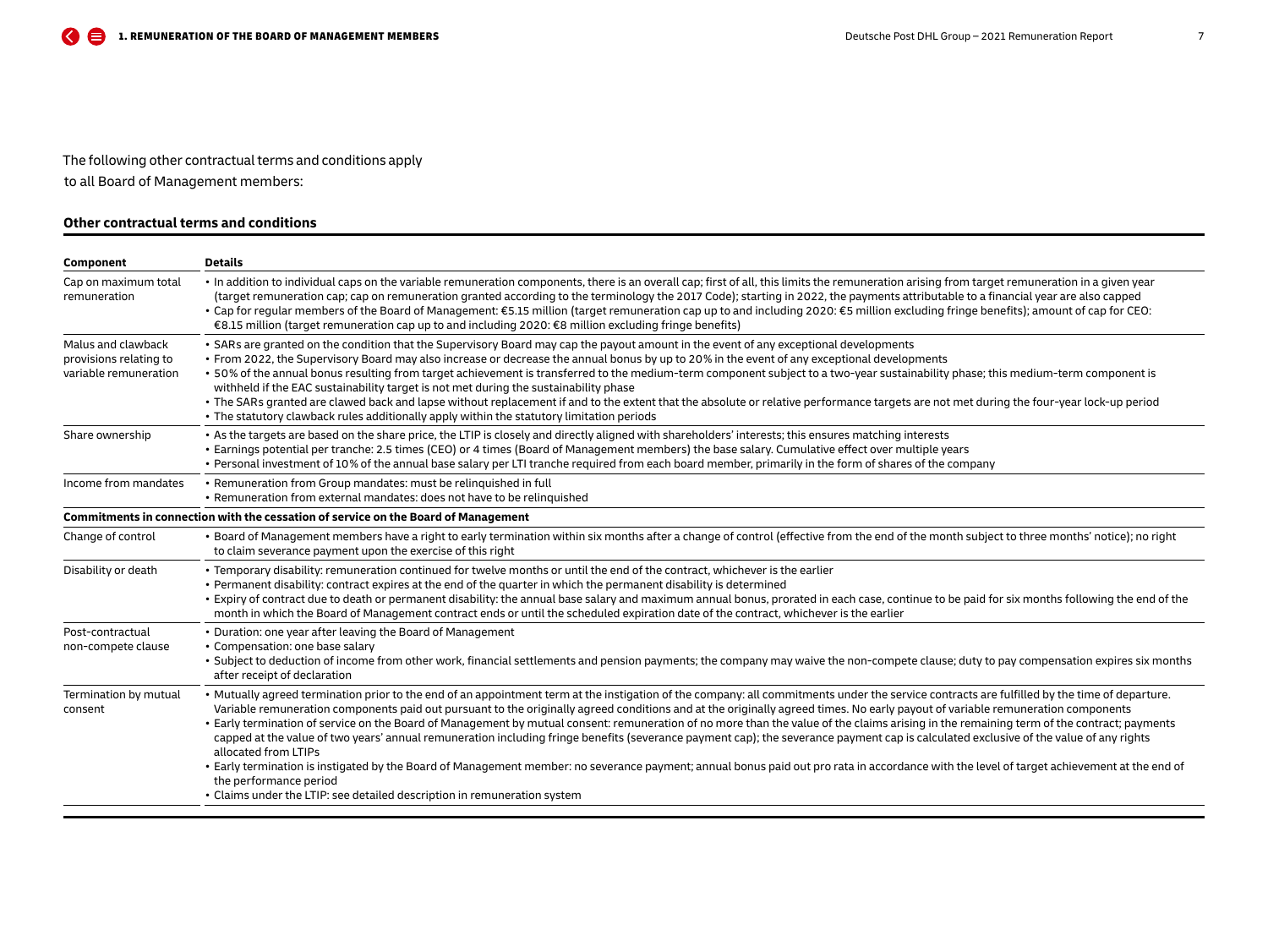<span id="page-7-0"></span>Further details on the remuneration components and the other contractual terms and conditions can be found in the description of the remuneration system on the **company's [website.](https://www.dpdhl.com/en.html)** Remuneration in the 2021 financial year was consistent with all the stipulations of the remuneration system.

### DETAILS OF FIXED REMUNERATION

The base salaries of regular Board of Management members ranged from €751,250 to €1,005,795 in the 2021 financial year. The CEO's base salary remained unchanged at €2,060,684. The Board of Management members received fringe benefits of between 2 % and 10 % of their base salary. The individual amounts are shown in the table titled **O** Total **[remuneration for the financial year.](#page-19-0)**

The Board of Management members have been granted individually agreed direct pension commitments which, with the exception of the CEO, have been granted within the framework of a contribution-based system. The main elements of these commitments can be seen in the following table:

| Aspect                               | <b>Description</b>                                                                                                                    |
|--------------------------------------|---------------------------------------------------------------------------------------------------------------------------------------|
| Type of retirement<br>benefit        | Capital payment with annuity option                                                                                                   |
| Retirement age                       | 62 years                                                                                                                              |
| Contribution amount                  | 35% of base salary, limited to 15 years                                                                                               |
| Invalidity and survivor's<br>pension | Payout of the pension account balance<br>without any risk benefit                                                                     |
| Interest rate                        | Weighted annual interest rate of overall<br>pension assets of all German pension<br>schemes of Deutsche Post, or a minimum<br>of $1%$ |
| Adjustment of annuities              | 1% p.a.                                                                                                                               |
|                                      |                                                                                                                                       |

When first appointed in 2002, the CEO was granted a final-salary-based pension commitment, as was customary in the company at the time. The pension commitment includes benefits for his surviving dependants. It is in principle geared towards annuity payments. Alternatively, it can be paid out in a lump-sum amount. Frank Appel has attained the maximum pension level of 50 % of his last base salary and may claim the pension benefits upon leaving the company. Subsequent annuity payments increase or decrease to reflect changes in the consumer price index in Germany. The commitment is structured as follows:

| Aspect                                   | Description                                                                                                                                                                                                                                                     |
|------------------------------------------|-----------------------------------------------------------------------------------------------------------------------------------------------------------------------------------------------------------------------------------------------------------------|
|                                          | Type of retirement benefit Annuity with capital payment option                                                                                                                                                                                                  |
| Retirement age                           | Retirement age according to contract:<br>55 years (not applied); paid only after<br>departure from the company                                                                                                                                                  |
| Pension amount                           | 50% of the last base salary                                                                                                                                                                                                                                     |
| Invalidity pension                       | 50% of the last base salary                                                                                                                                                                                                                                     |
| Benefits paid to surviving<br>dependants | Widow: 60% of the original beneficiary's<br>pension benefit<br>Children: 20% of the original beneficiary's<br>pension benefit, up until the child's 27th<br>birthday at the latest<br>Maximum of 100% of the original<br>beneficiary's pension benefit in total |
| Annuity adjustment                       | In accordance with the consumer price<br>index for Germany                                                                                                                                                                                                      |

The service costs in accordance with IAS 19 arising in the 2021 financial year and the present values of the pension commitments calculated in accordance with IFRS as at the end of the 2021 financial year, together with the comparison figures for the previous year, are set out in the following table.

#### **Contribution-based pension commitments: individual breakdown**

| €                    |              |              |                     |                     |
|----------------------|--------------|--------------|---------------------|---------------------|
|                      | Service cost | Service cost | Present value (DBO) | Present value (DBO) |
|                      | for 2020     | for 2021     | as at 31 Dec. 2020  | as at 31 Dec. 2021  |
| Ken Allen            | 351,897      | 358,934      | 4,378,058           | 4,757,201           |
| Oscar de Bok         | 225,189      | 279,741      | 788,925             | 1,004,648           |
| <b>Melanie Kreis</b> | 346,444      | 393,193      | 2,863,862           | 3,018,198           |
| <b>Tobias Meyer</b>  | 267,454      | 309,016      | 1,147,360           | 1,289,409           |
| Thomas Ogilvie       | 338,495      | 412.754      | 1,240,551           | 1,447,362           |
| John Pearson         | 263,357      | 263,390      | 549,361             | 808,683             |
| Tim Scharwath        | 261,072      | 355,136      | 1,092,752           | 1,397,765           |
| Total                | 2,053,908    | 2,372,164    | 12,060,869          | 13,723,266          |
|                      |              |              |                     |                     |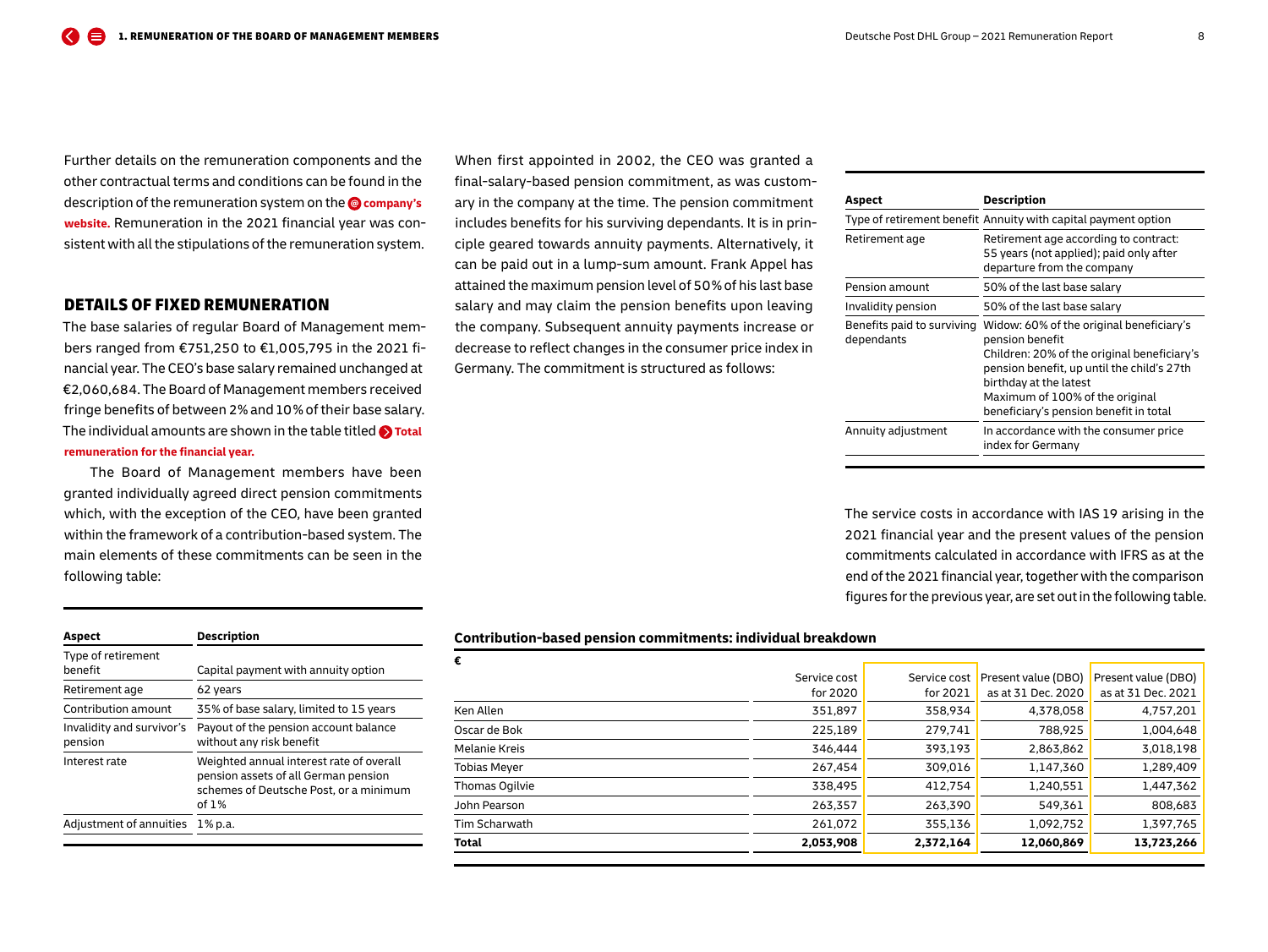<span id="page-8-0"></span>

| Final salary-based legacy pension commitment to the CEO: individual breakdown |  |  |
|-------------------------------------------------------------------------------|--|--|
|-------------------------------------------------------------------------------|--|--|

|                  | Pension level | Service cost |           |                    | Service cost Present value (DBO) Present value (DBO) |
|------------------|---------------|--------------|-----------|--------------------|------------------------------------------------------|
|                  | achieved %    | for 2020     | for 2021  | as at 31 Dec. 2020 | as at 31 Dec. 2021                                   |
| Frank Appel, CEO | 50            | 1,280,054    | 1.476.356 | 31.533.867         | 28,122,547                                           |

Further details on the fixed remuneration can be found in the table **[Remuneration components](#page-5-0)** and the description of the remuneration system on the **[company's website.](https://www.dpdhl.com/en.html)**

## DETAILS OF VARIABLE REMUNERATION

The variable remuneration of the Board of Management members constitutes a major part of their total remuneration. It is composed of the annual bonus connected with a medium-term component and a long-term component. The variable remuneration is tied to the performance of the Board of Management and creates incentives for the implementation of the corporate strategy and a value-creating

and long-term development of the company in the interests of all stakeholders. The annual bonus – in combination with its medium-term component, which provides for a two-year sustainability phase with its own performance criterion – focuses on the annual targets derived from the company's strategy and simultaneously ensures that these are sustainably pursued. The long-term component aims at a sustainable increase of the company's value and directly links the interests of the Board of Management members with the long-term shareholder interest through its share price-based performance targets and its term of up to six years.



#### **Duration of variable remuneration components**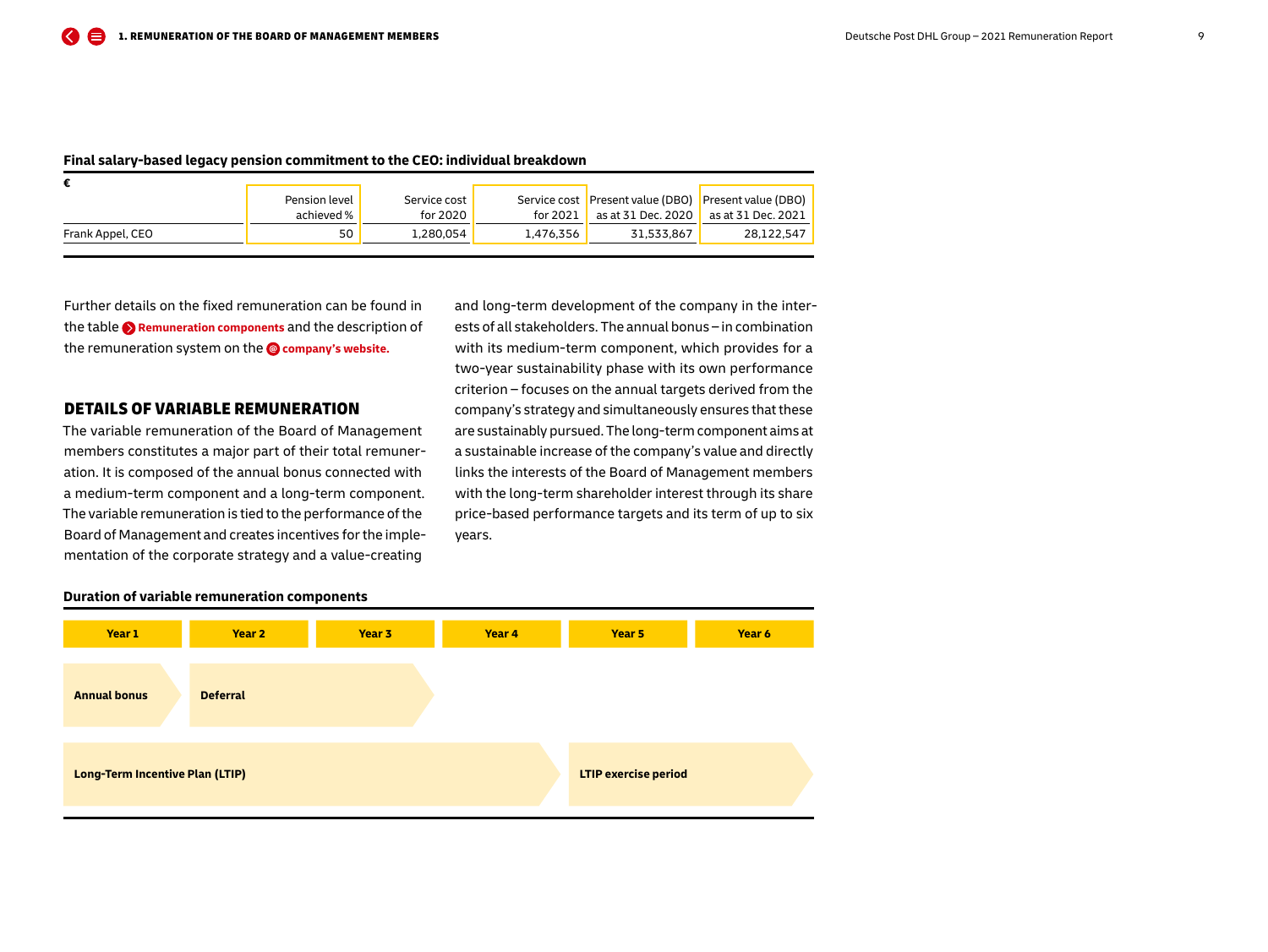## <span id="page-9-0"></span>**Annual bonus**

The annual bonus for 2021 is based on financial targets (75 %) and non-financial targets (25 %). It has the following structure:

## **Performance criteria 2021 <sup>1</sup>**

| <b>Performance criterion</b>                                                                                 | <b>Weighting</b>      | Incentive effect/strategic connection                                                                                                                                                                                                                                                                                                                                                                                                                                                                                                                                                     |
|--------------------------------------------------------------------------------------------------------------|-----------------------|-------------------------------------------------------------------------------------------------------------------------------------------------------------------------------------------------------------------------------------------------------------------------------------------------------------------------------------------------------------------------------------------------------------------------------------------------------------------------------------------------------------------------------------------------------------------------------------------|
| Group EAC <sup>2</sup>                                                                                       | 55%/65%3              | • Key performance indicator for the company<br>• Adds a cost of capital component to EBIT to encourage the efficient use of<br>resources and to ensure that the operating business is geared towards<br>increasing value sustainably and generating increasing cash flow                                                                                                                                                                                                                                                                                                                  |
| Divisional EAC <sup>2</sup>                                                                                  | 0%/10%                | • Measurement of individual performance in the respective Board departments<br>• Incentive for market-leading performance in every division                                                                                                                                                                                                                                                                                                                                                                                                                                               |
| <b>Free cash flow</b>                                                                                        | 10%                   | • Key performance indicator for the company<br>. Measure of how much cash the company generates, taking into account<br>payment commitments arising from the Group's operations as well as capital<br>expenditure and lease and interest payments<br>. Indicator of how much cash is available to the company for paying dividends,<br>for repaying debt or for other purposes (e.g. funding pension obligations)                                                                                                                                                                         |
| <b>Non-financial targets</b><br>• Employee engagement<br>· Individual targets in line with<br>Group strategy | 25%<br>$(12.5%$ each) | • Becoming employer of choice<br>. Quantifies the identification of employees with the company and their<br>motivation to contribute to the company's success<br>• Compared with external benchmarks, identifies strengths and indicates action<br>areas<br>. Option of setting operational focal points each year depending on current<br>priorities and the implementation level of the strategy<br>• For example, implementation of digitalisation initiatives necessary for ensuring<br>long-term business success, implementation of measures for improving<br>customer satisfaction |

**<sup>1</sup>** From 2022, the remuneration system provides for non-financial (ESG) targets of 30 %, with a weighting of 10 % for each of the three ESG categories. Consequently, the weighting of Group EAC is reduced by 5 %.

**<sup>2</sup>** Including the asset charge on goodwill and before goodwill impairment (EAC for short in the entire remuneration report).

**<sup>3</sup>** Group EAC is weighted at 65 % for the CEO, the CFO and the Board of Management member responsible for Human Resources. For the other members of the Board of Management, Group EAC is weighted at 55% and the EAC of the respective division for which they are responsible at 10%.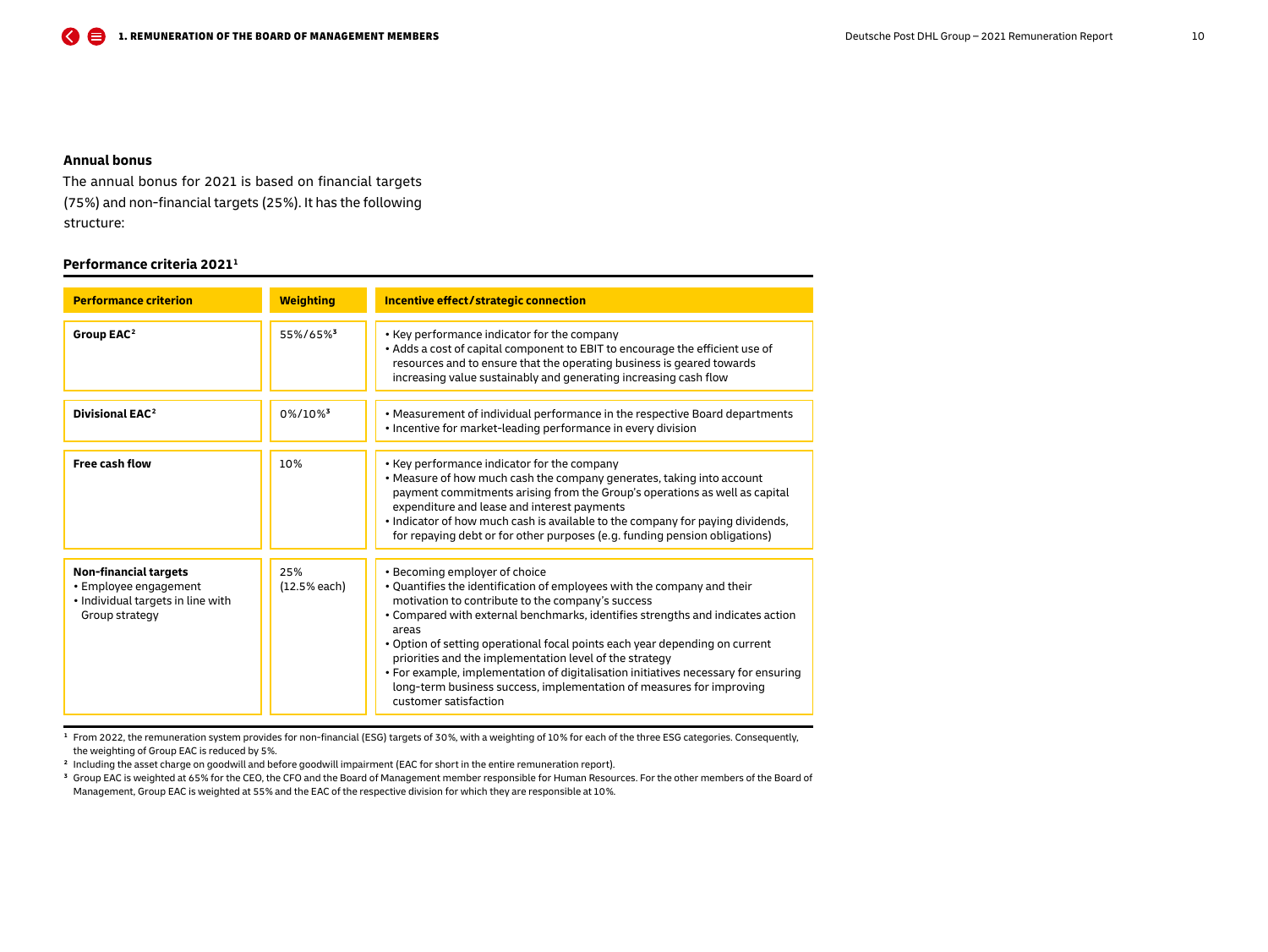## **Calculation of the annual bonus 2021 <sup>1</sup>**



**<sup>1</sup>** From 2022, the remuneration system provides for non-financial (ESG) targets of 30 %, with a weighting of 10 % for each of the three ESG categories. Consequently, the weighting of Group EAC is reduced by 5 %. In addition, the Supervisory Board has the ability to account for exceptional developments through an increase or decrease. The amount resulting from the target achievement is then multiplied by a factor of between 0.8 and 1.2.

**<sup>2</sup>** Below a target achievement of 62.5 %, the respective target is missed.

In the spring of 2022, the Supervisory Board determined

the achievement of the financial targets as follows:

#### **2021 financial targets – target achievement**

|                            | Target amount | Actual amount | Target achievement |
|----------------------------|---------------|---------------|--------------------|
| Performance criterion      | €m            | €m            | %                  |
| <b>Group EAC</b>           | 2,285         | 5,186         | 125.00             |
| <b>Divisional EAC</b>      |               |               |                    |
| Post & Parcel Germany      | 890           | 1,156         | 125.00             |
| Global Forwarding, Freight | 113           | 753           | 125.00             |
| Express                    | 1,365         | 3,107         | 125.00             |
| Supply Chain               | 211           | 218           | 110.94             |
| eCommerce Solutions        | 100           | 317           | 125.00             |
| Free cash flow Group       | 1,706         | 4,092         | 125.00             |

The Supervisory Board established the financial targets on the basis of the plan values prior to the beginning of the 2021 financial year. The strong earnings performance, as a result of which the earnings guidance was increased a total of three times, is largely based on the "Strategy 2025" adopted by the Board of Management as well as the outstanding performance of all employees and the management team (see also **A** [The 2021 financial year](#page-2-0)). Accordingly, the target amounts were not adjusted.

In the 2021 financial year, the Board of Management members' individual target agreements included a nonfinancial ESG target, namely the employee target of "approval rating for employee engagement KPI". Employee engagement is tracked in the annual Group-wide employee opinion survey ("EOS") and will remain relevant for remuneration in **[2022.](#page-4-0)** All employees are invited to participate in the survey. Participation in the survey is voluntary and anonymous. The responses are evaluated using aggregated data, not by individual participant. Roughly 75 % of all employees make use of this opportunity each year, thus providing meaningful feedback on how they view the Group's situation and the leadership quality of their superiors, the extent to which they identify with the values and strategy of Deutsche Post DHL Group and the action areas where improvement may be necessary. Over the last few years, a continuous improvement has been achieved in employee engagement, which reached an all-time high of 84 % in the year under review despite the pandemic-related challenges.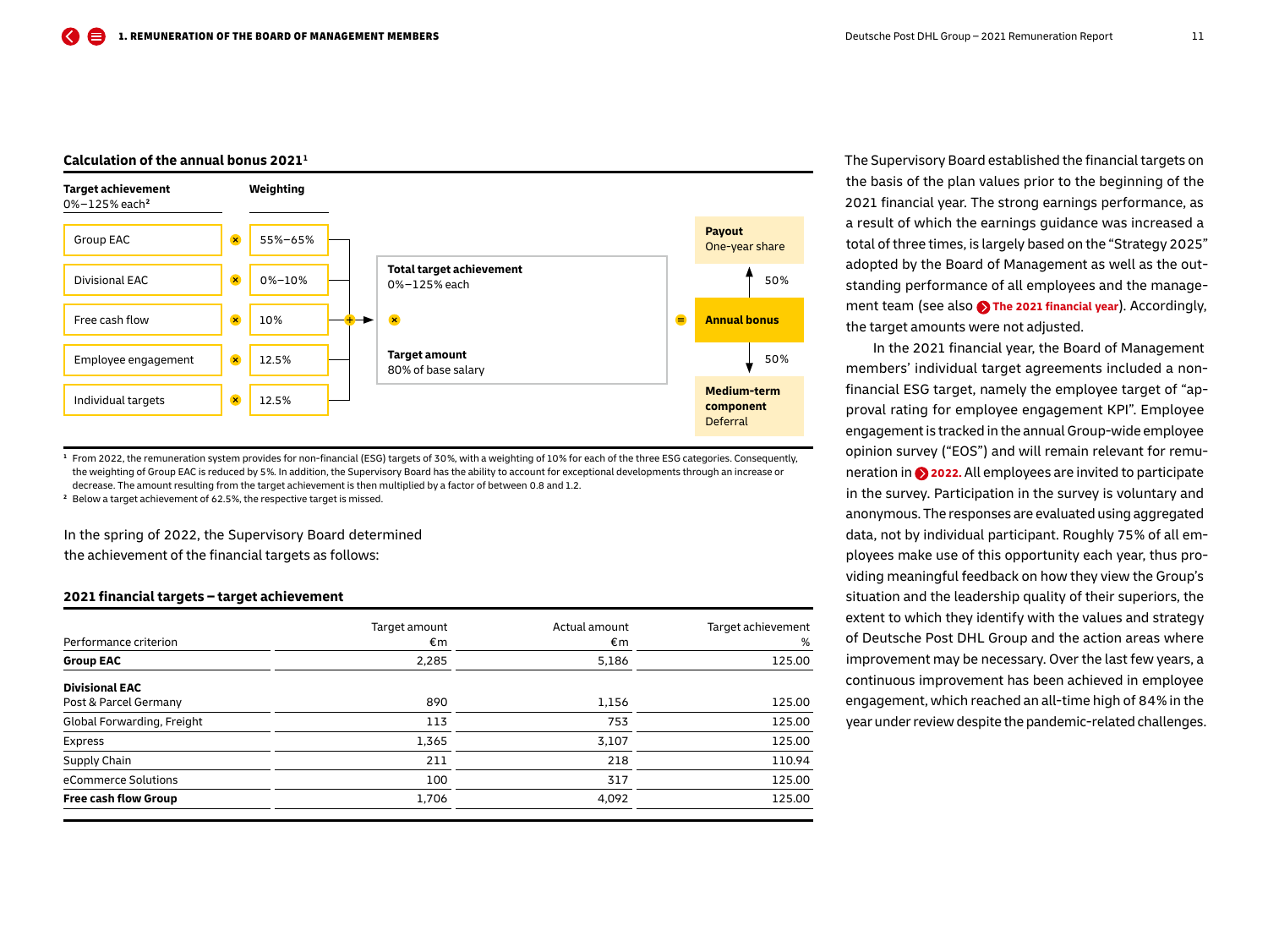#### <span id="page-11-0"></span>**Employee engagement KPI – development**

| Emi<br>engagement<br>-- | ____  | 201c | sos:               | $\sim$ $\sim$ $\sim$<br>ZUZ. |
|-------------------------|-------|------|--------------------|------------------------------|
| $(%^{1})$<br>Approve    | $- -$ | --   | $\sim$ $\sim$<br>ັ | 84                           |

**<sup>1</sup>** Value adjusted due to a change to the questionnaire, not relevant for remuneration: 83

In addition, further individual targets were determined for a final time for 2021, reflecting the individual responsibilities and priorities of the Board of Management members in the applicable financial year:

#### **Individual targets 2021**

|                      |                                                                                              | Level of target |
|----------------------|----------------------------------------------------------------------------------------------|-----------------|
| Board of Management  |                                                                                              | achievement     |
| member               | Target content                                                                               | %               |
| Frank Appel          | Strategy, focus areas in 2021: digitalisation and ESG strategy                               | 117.50          |
| Ken Allen            | Significant increase in volumes on the DHL Parcel Connect Platform                           | 125.00          |
| Oscar de Bok         | Accelerated digitalisation programme: technology deployment at the branch offices            | 125.00          |
| <b>Melanie Kreis</b> | Finalisation and communication of 2025 finance strategy, transformation of the ERP landscape | 112.50          |
| <b>Tobias Mever</b>  | Capacity for growth: investments to create additional sorting capacity per hour              | 125.00          |
| Thomas Ogilvie       | Implementation of focus areas of the HR roadmap                                              | 120.00          |
| John Pearson         | Digitalisation: implementation of prioritised digitalisation initiatives                     | 125.00          |
| Tim Scharwath        | Expansion of myDHLi in ocean freight and air freight                                         | 125.00          |
|                      |                                                                                              |                 |

The following table sets out the target achievement determined by the Supervisory Board in the spring of 2022 for

the annual bonus for the 2021 financial year:

#### **Total target achievement for the annual bonus in the 2021 financial year (%)**

|                            | Target<br>achievement | Target<br>achievement | Target<br>achievement | Target<br>achievement | Target<br>achievement | Total target |
|----------------------------|-----------------------|-----------------------|-----------------------|-----------------------|-----------------------|--------------|
| Board of Management member | Group EAC             | Divisional EAC        | Free cash flow        | Employee target       | Individual targets    | achievement  |
| Frank Appel                | 125.00                | n.a.                  | 125.00                | 112.50                | 117.50                | 122.50       |
| Ken Allen                  | 125.00                | 125.00                | 125.00                | 112.50                | 125.00                | 123.44       |
| Oscar de Bok               | 125.00                | 110.94                | 125.00                | 112.50                | 125.00                | 122.03       |
| <b>Melanie Kreis</b>       | 125.00                | n.a.                  | 125.00                | 112.50                | 112.50                | 121.88       |
| <b>Tobias Meyer</b>        | 125.00                | 125.00                | 125.00                | 112.50                | 125.00                | 123.44       |
| Thomas Ogilvie             | 125.00                | n.a.                  | 125.00                | 112.50                | 120.00                | 122.81       |
| John Pearson               | 125.00                | 125.00                | 125.00                | 112.50                | 125.00                | 123.44       |
| Tim Scharwath              | 125.00                | 125.00                | 125.00                | 112.50                | 125.00                | 123.44       |

One half of the annual bonus, which is determined on the basis of target achievement, will be paid out in the spring of 2022 following the adoption of the consolidated financial statements for the 2021 financial year. The other half will be deferred and forms a medium-term component. It is not paid out until after the two-year sustainability phase has expired, i. e. after the consolidated financial statements for the 2023 financial year have been adopted in the spring of 2024, but only if, in addition, the EAC sustainability criterion has been achieved during that period. The amounts paid out on the basis of total target achievement for the 2021 financial year can be seen in the table titled **[Total remuneration](#page-19-0)  [for the financial year.](#page-19-0)**

## **Medium-term component (2019 deferral)**

The sustainability phase of the share of the annual bonus deferred in 2019 expired on 31 December 2021. The requirement for payout was that the asset charge be earned at a minimum at the end of the two-year sustainability phase, i. e. that EAC at the end of the sustainability phase exceed EAC for the base year, or that cumulative EAC be positive during the sustainability phase. Both of those requirements were met: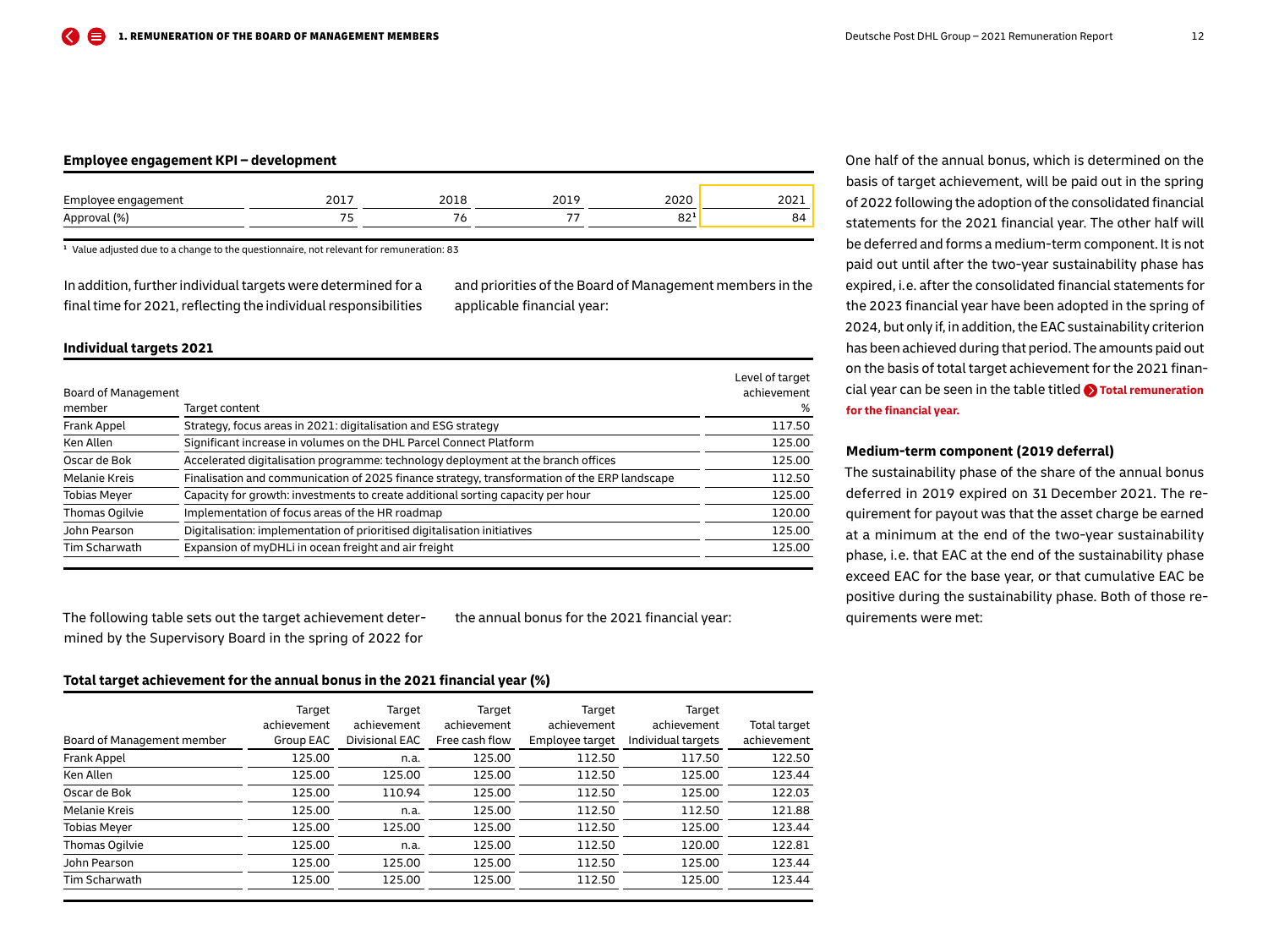#### **Target achievement for 2019 medium-term component**



**<sup>1</sup>** EAC (€ m) **2** 2.535 € m excluding StreetScooter

The amounts are paid out to the Board of Management members in the spring of 2022 following the adoption of the consolidated financial statements for the 2021 financial year. The individual payout amounts are shown in the table titled **[Total remuneration for the financial year.](#page-19-0)**

#### **Long-term component (Long-Term Incentive Plan, LTIP)**

With a term of up to six years per tranche, the long-term component – which is granted annually in the form of stock appreciation rights (SAR) in the value of an individual base salary – provides an incentive for the company's long-term and sustainable development. The performance targets are tied to the share price. They are linked partly to the absolute performance of Deutsche Post shares and partly to their performance relative to the STOXX Europe 600 index. When one of the performance targets is fulfilled, 1 / 6 of the originally granted SAR s becomes exercisable.

If, at the end of the four-year lock-up period, only the targets for share price performance relative to the STOXX Europe 600 have been reached, the share price has additionally to rise over the issue price; otherwise no payout is made.

Details of the structure of the long-term component can be found in the table **[Remuneration components](#page-5-0)** and the description of the remuneration system on the **@** company's **[website.](https://www.dpdhl.com/en.html)**

#### **LONG-TERM COMPONENT (LTIP), 2017 TRANCHE**

The lock-up period for the 2017 SAR tranche granted four years previously ended on 31 August 2021. All absolute and relative performance targets were achieved, meaning that all of the SAR s granted in the 2017 financial year have become exercisable.

#### **Target achievement for the 2017 SAR tranche**

| <b>SAR performance</b><br>targets | <b>Thresholds</b> | <b>Target achievement</b> |
|-----------------------------------|-------------------|---------------------------|
| <b>Performance</b>                | $+10%$            | $\checkmark$              |
| versus STOXX<br>Europe 600        | $+0%$             | $\checkmark$              |
|                                   | $+25%$            | $\checkmark$              |
| <b>Absolute</b>                   | $+20%$            | $\checkmark$              |
| increase in<br>share price        | $+15%$            | $\checkmark$              |
|                                   | $+10%$            |                           |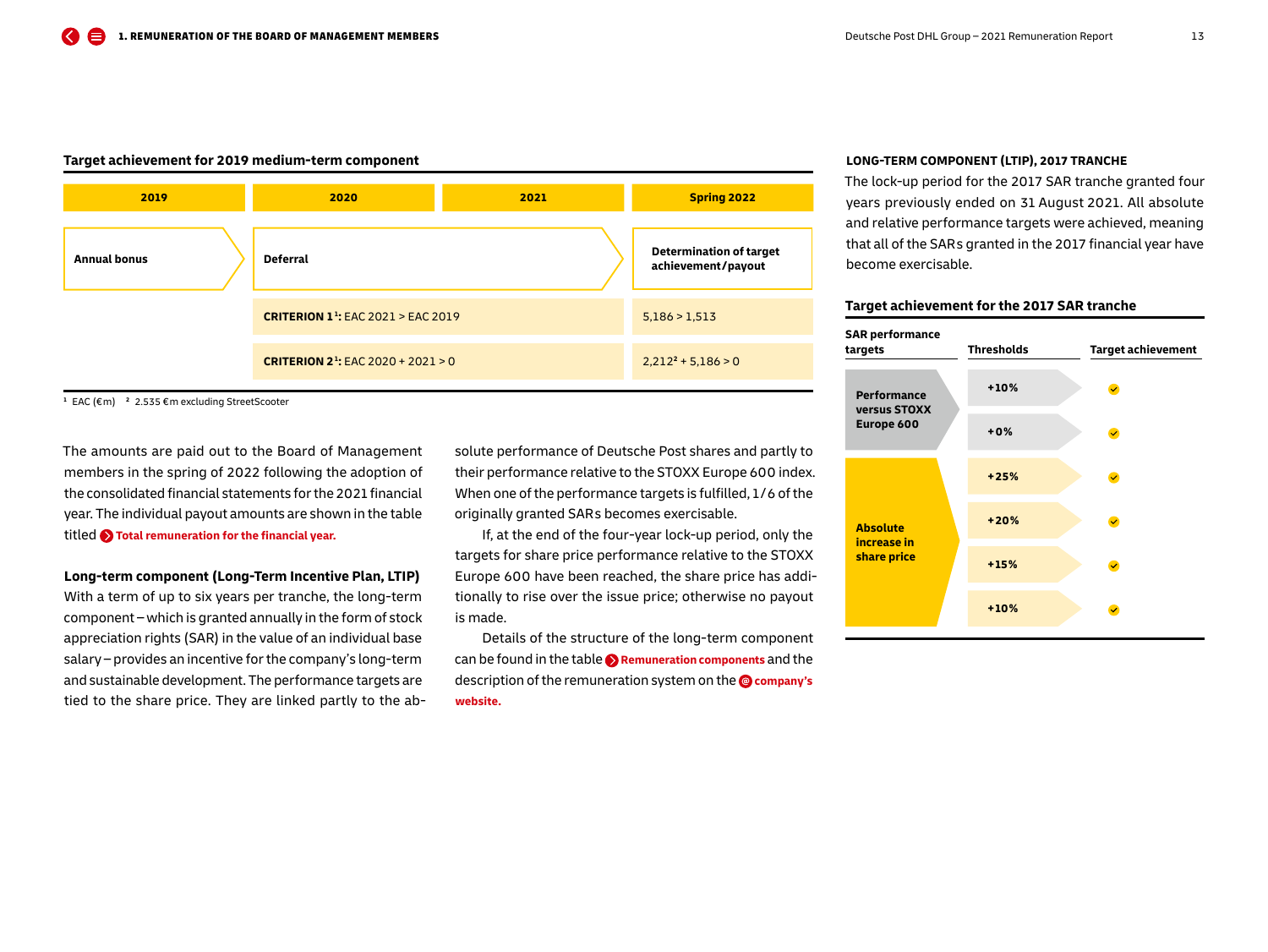

#### **Absolute performance of the Deutsche Post share and performance relative to the STOXX Europe 600**

**<sup>1</sup>** Issue price (average price of the Deutsche Post share during the 20 days preceding the issue date)

**<sup>2</sup>** Start value of the index (average value during the 20 days preceding the issue date)

**<sup>3</sup>** Average share price and index value of the last 60 trading days before the end of the lock-up period

The Board of Management members can exercise these SARs on or before 31 August 2023. Where Board of Management members have already exercised SAR s from the 2017 tranche in the 2021 financial year, the corresponding amounts paid are shown individually in the table titled **[Total remuneration for the financial year.](#page-19-0)**

#### **LONG-TERM COMPONENT (LTIP), 2021 TRANCHE**

On 1 September 2021, the Board of Management members were again granted SARs in the form of the 2021 tranche. The Board of Management members each received a number of SAR s equal in value to their individual base salary on the grant date. The total value of the SAR s granted came to €8.34 million in the 2021 financial year (previous year:

€8.00 million). The value of one SAR as at the grant date was computed by the company actuary and amounted to €9.67. The number of SAR s granted to the individual Board of Management members in 2021 can be seen in the table titled **[Total SAR holdings](#page-14-0)** and the value of the SAR s granted in the table titled **[Target remuneration.](#page-15-0)**

The index stood at 471.78 points as at the grant date. The issue price was €58.68. Payments under the 2021 tranche will be made no earlier than 1 September 2025, provided that at least one of the total of six performance targets are met. If no performance target is met, the SARs lapse without replacement, which means that they will never give rise to any payments.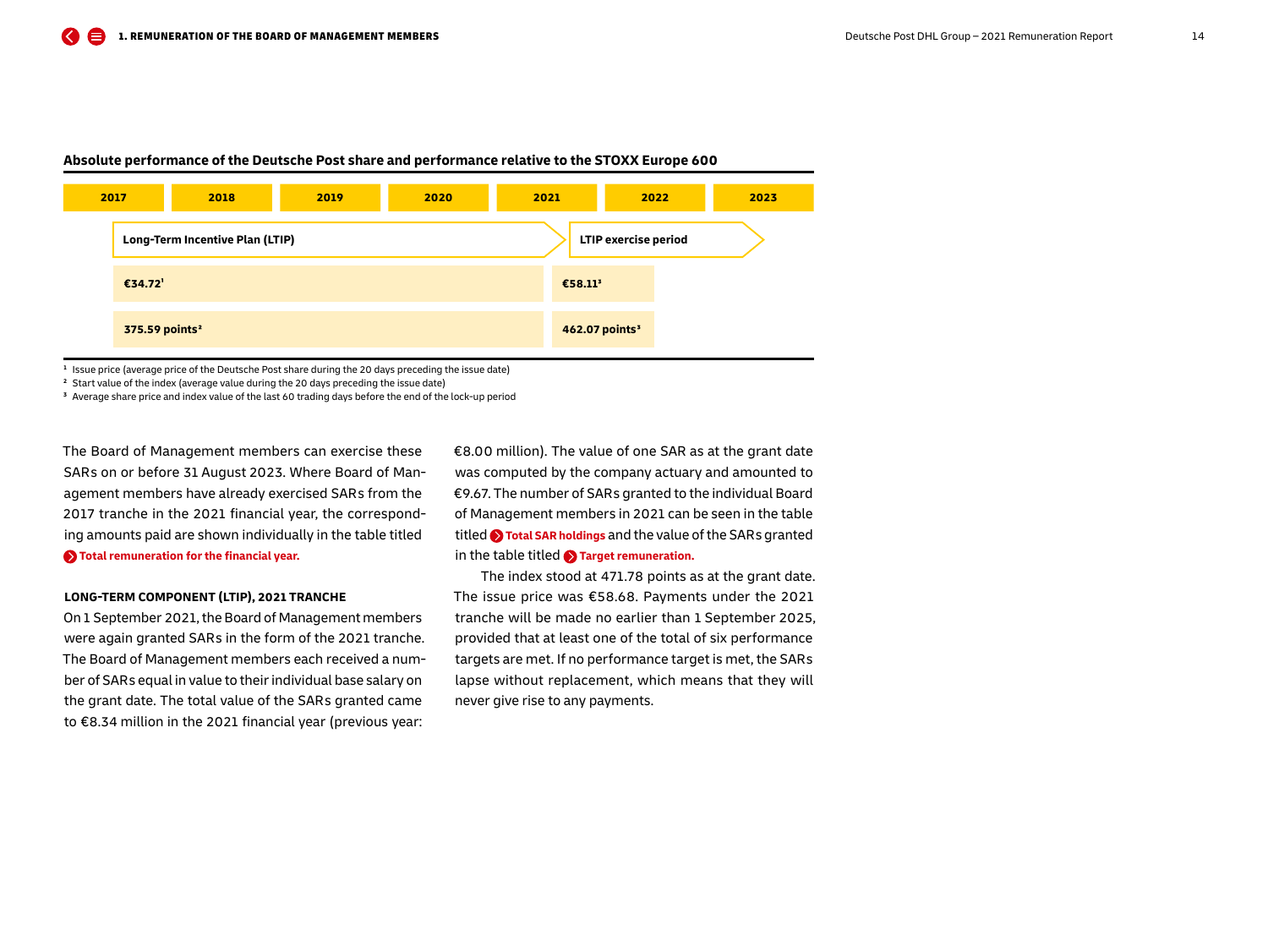<span id="page-14-0"></span>The following section summarises the basic information on each of the tranches under the long-term component whose lock-up periods or exercise periods had not yet expired in the 2021 financial year:

## **General information on the SAR tranches 2015 – 2021**

| SAR tranche | Date of grant    | Issue price<br>(exercise price)<br>€ | Start value of<br>the index | End of the<br>lock-up period | End of the<br>exercise period |
|-------------|------------------|--------------------------------------|-----------------------------|------------------------------|-------------------------------|
| 2015        | 1 September 2015 | 25.89                                | 378.89                      | 31 August 2019               | 31 August 2021                |
| 2016        | 1 September 2016 | 28.18                                | 343.06                      | 31 August 2020               | 31 August 2022                |
| 2017        | 1 September 2017 | 34.72                                | 375.59                      | 31 August 2021               | 31 August 2023                |
| 2018        | 1 September 2018 | 31.08                                | 385.02                      | 31 August 2022               | 31 August 2024                |
| 2019        | 1 September 2019 | 28.88                                | 371.81                      | 31 August 2023               | 31 August 2025                |
| 2020        | 1 September 2020 | 37.83                                | 368.10                      | 31 August 2024               | 31 August 2026                |
| 2021        | 1 September 2021 | 58.68                                | 471.78                      | 31 August 2025               | 31 August 2027                |

## **Total SAR holdings**

|                     | SARs granted in the |                  | Total holdings of SARs subject to |                  |                                                 |
|---------------------|---------------------|------------------|-----------------------------------|------------------|-------------------------------------------------|
|                     | financial year      |                  | lock-up period <sup>1</sup>       |                  | Total holdings of exercisable SARs <sup>3</sup> |
|                     |                     | Number as at     | Value <sup>2</sup> as at          | Number as at     | Value <sup>2</sup> as at                        |
|                     | 2021                | 31 December 2021 | 31 December 2021                  | 31 December 2021 | 31 December 2021                                |
|                     |                     |                  |                                   |                  |                                                 |
| Frank Appel         | 213,102             | 1,409,484        | 6,956,484                         | 715,678          | 7,096,675                                       |
| Ken Allen           | 104,016             | 739,458          | 5,486,265                         | 280,170          | 3,989,621                                       |
| Oscar de Bok        | 73,944              | 146,904          | 310,376                           | 0                | 0                                               |
| Melanie Kreis       | 100,986             | 691,836          | 5,118,761                         | 0                | 0                                               |
| <b>Tobias Meyer</b> | 88,938              | 400,908          | 2,029,314                         | 0                | 0                                               |
| Thomas Ogilvie      | 96,174              | 571,944          | 3,928,988                         | $\Omega$         | 0                                               |
| John Pearson        | 88,938              | 400,908          | 2,029,314                         | 0                | 0                                               |
| Tim Scharwath       | 96,174              | 615,762          | 4,306,711                         | 0                | 0                                               |

<sup>1</sup> SARs already granted whose lock-up period had not yet expired at the end of the financial year in question. Whether and, if so, how many of these SARs become exercisable depends on the achievement of the six share-price based performance targets per tranche. **2** Value of provisions as at 31 December 2021 **3** SAR s, the lock-up period for which had already expired at the end of the financial year in question and which can be exercised up until the expiry of the applicable exercise period. The amount of the specific proceeds depends on how they are exercised and, in addition, is subject to the prior applicability of the agreed caps.

The individual payout amounts arising from the exercise of SARs in the 2021 financial year are shown in the table titled **[Total remuneration for the financial year.](#page-19-0)**

## APPLICATION OF MALUS AND CLAWBACK PROVISIONS

In the 2021 financial year, the Supervisory Board had no reason to make use of its right to withhold or reclaim variable remuneration components.

## LOANS

The company did not extend any loans to Board of Management members.

## AMOUNT OF REMUNERATION PAID TO THE BOARD OF MANAGEMENT IN THE 2021 FINANCIAL YEAR

The following table titled "Target remuneration" shows, in addition to the base salary and fringe benefits, the target amount for the annual bonus (including deferral) for the 2021 financial year in the event of 100 % target achievement; the long-term component is shown at the fair value as at the date of grant. With respect to pension commitments, the pension expense, i. e. the service cost in accordance with IAS 19, is presented. The table also shows the minimum and maximum values that can be achieved as well as the comparison figures for the previous year.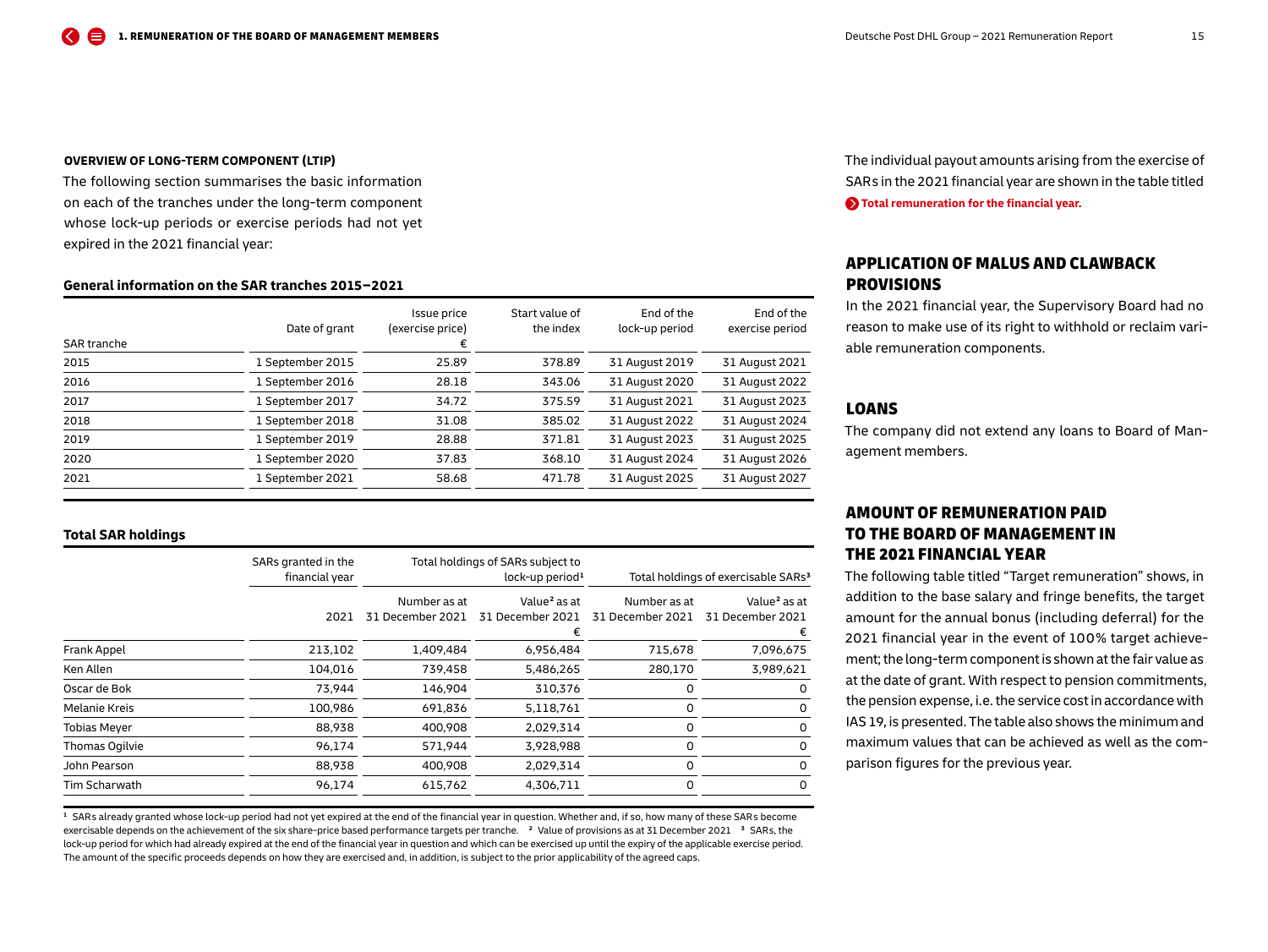÷.

<span id="page-15-0"></span>

| Frank Appel |           |            |           |           |            |  |  |
|-------------|-----------|------------|-----------|-----------|------------|--|--|
|             |           |            |           |           |            |  |  |
| 2020        | Min. 2020 | Max. 2020  | 2021      | Min. 2021 | Max. 2021  |  |  |
| 2,060,684   | 2,060,684 | 2,060,684  | 2,060,684 | 2,060,684 | 2,060,684  |  |  |
| 49,759      | 49,759    | 49,759     | 48,114    | 48,114    | 48,114     |  |  |
| 2,110,443   | 2,110,443 | 2,110,443  | 2,108,798 | 2,108,798 | 2,108,798  |  |  |
| 824,274     | 0         | 1,030,342  | 824,274   | 0         | 1,030,342  |  |  |
| 2,884,979   | 0         | 6,182,053  | 2,884,970 | 0         | 6,182,053  |  |  |
| 2,060,705   | 0         | 5,151,711  | 2,060,696 | 0         | 5,151,711  |  |  |
| 824,274     | 0         | 1,030,342  | 824,274   |           | 1,030,342  |  |  |
| 5,819,696   | 2,110,443 | 9,322,838  | 5,818,042 | 2,108,798 | 9,321,193  |  |  |
| 1,280,054   | 1,280,054 | 1,280,054  | 1,476,356 | 1,476,356 | 1,476,356  |  |  |
| 7,099,750   | 3,390,497 | 10,602,892 | 7,294,398 | 3,585,154 | 10,797,549 |  |  |
|             |           | 8,000,000  |           |           | 8,150,000  |  |  |
|             |           |            | CEO       |           |            |  |  |

|                                                                                                                                |                     |           | Ken Allen |           |           |           |  |  |  |  |
|--------------------------------------------------------------------------------------------------------------------------------|---------------------|-----------|-----------|-----------|-----------|-----------|--|--|--|--|
|                                                                                                                                | eCommerce Solutions |           |           |           |           |           |  |  |  |  |
|                                                                                                                                | 2020                | Min. 2020 | Max. 2020 | 2021      | Min. 2021 | Max. 2021 |  |  |  |  |
| Base salary                                                                                                                    | 1,005,795           | 1,005,795 | 1,005,795 | 1,005,795 | 1,005,795 | 1,005,795 |  |  |  |  |
| Fringe benefits                                                                                                                | 101,726             | 101,726   | 101,726   | 98,633    | 98,633    | 98,633    |  |  |  |  |
| Total                                                                                                                          | 1,107,521           | 1,107,521 | 1,107,521 | 1,104,428 | 1,104,428 | 1,104,428 |  |  |  |  |
| Annual bonus: one-year share                                                                                                   | 402,318             | $\Omega$  | 502,898   | 402,318   | 0         | 502,898   |  |  |  |  |
| Multi-year variable remuneration                                                                                               | 1,408,151           | 0         | 4,526,078 | 1,408,153 | 0         | 4,526,078 |  |  |  |  |
| LTIP with four-year lock-up period                                                                                             | 1,005,833           | 0         | 4,023,180 | 1,005,835 | $\Omega$  | 4,023,180 |  |  |  |  |
| Annual bonus: deferral with three-year term                                                                                    | 402,318             | 0         | 502,898   | 402,318   |           | 502,898   |  |  |  |  |
| Total                                                                                                                          | 2,917,990           | 1,107,521 | 6,136,497 | 2,914,899 | 1,104,428 | 6,133,404 |  |  |  |  |
| Pension expense (service cost)                                                                                                 | 351,897             | 351,897   | 351,897   | 358,934   | 358,934   | 358,934   |  |  |  |  |
| Total remuneration                                                                                                             | 3,269,887           | 1,459,418 | 6,488,394 | 3,273,833 | 1,463,362 | 6,492,338 |  |  |  |  |
| Cap on the maximum amount resulting from target remuneration:<br>2020 excluding fringe benefits/2021 including fringe benefits |                     |           | 5,000,000 |           |           | 5,150,000 |  |  |  |  |
|                                                                                                                                |                     |           |           |           |           |           |  |  |  |  |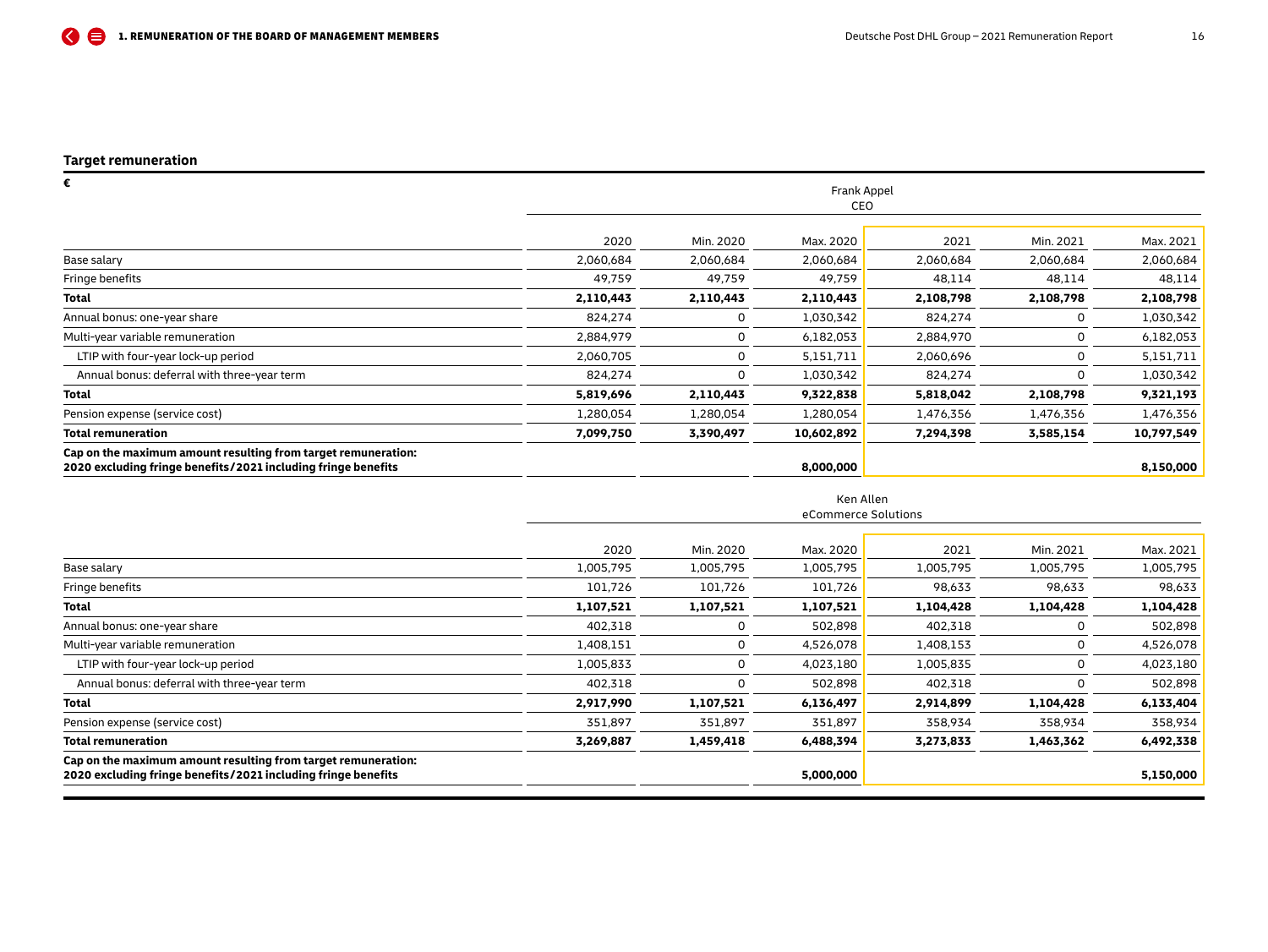| €                                                                                                                              | Oscar de Bok |           |              |           |           |           |  |
|--------------------------------------------------------------------------------------------------------------------------------|--------------|-----------|--------------|-----------|-----------|-----------|--|
|                                                                                                                                |              |           | Supply Chain |           |           |           |  |
|                                                                                                                                | 2020         | Min. 2020 | Max. 2020    | 2021      | Min. 2021 | Max. 2021 |  |
| Base salary                                                                                                                    | 715,000      | 715,000   | 715,000      | 751,250   | 751,250   | 751,250   |  |
| Fringe benefits                                                                                                                | 21,856       | 21,856    | 21,856       | 16,943    | 16,943    | 16,943    |  |
| <b>Total</b>                                                                                                                   | 736,856      | 736,856   | 736,856      | 768,193   | 768,193   | 768,193   |  |
| Annual bonus: one-year share                                                                                                   | 286,000      | 0         | 357,500      | 300,500   | 0         | 375,625   |  |
| Multi-year variable remuneration                                                                                               | 1,001,008    | 0         | 3,217,500    | 1,015,538 | 0         | 3,235,625 |  |
| LTIP with four-year lock-up period                                                                                             | 715,008      | 0         | 2,860,000    | 715,038   | 0         | 2,860,000 |  |
| Annual bonus: deferral with three-year term                                                                                    | 286,000      | $\Omega$  | 357,500      | 300,500   |           | 375,625   |  |
| <b>Total</b>                                                                                                                   | 2,023,864    | 736,856   | 4,311,856    | 2,084,231 | 768,193   | 4,379,443 |  |
| Pension expense (service cost)                                                                                                 | 225,189      | 225,189   | 225,189      | 279,741   | 279,741   | 279,741   |  |
| <b>Total remuneration</b>                                                                                                      | 2,249,053    | 962,045   | 4,537,045    | 2,363,972 | 1,047,934 | 4,659,184 |  |
| Cap on the maximum amount resulting from target remuneration:<br>2020 excluding fringe benefits/2021 including fringe benefits |              |           | n. a.        |           |           | n.a.      |  |

#### Melanie Kreis Finance

|                                                                                                                                | 2020      | Min. 2020 | Max. 2020 | 2021      | Min. 2021 | Max. 2021 |
|--------------------------------------------------------------------------------------------------------------------------------|-----------|-----------|-----------|-----------|-----------|-----------|
| Base salary                                                                                                                    | 937,750   | 937,750   | 937,750   | 976,500   | 976,500   | 976,500   |
| Fringe benefits                                                                                                                | 17.849    | 17.849    | 17,849    | 19,972    | 19,972    | 19,972    |
| Total                                                                                                                          | 955,599   | 955,599   | 955,599   | 996,472   | 996,472   | 996,472   |
| Annual bonus: one-year share                                                                                                   | 375,100   |           | 468,875   | 390,600   |           | 488,250   |
| Multi-year variable remuneration                                                                                               | 1,305,140 | 0         | 4,188,875 | 1,367,135 |           | 4,394,250 |
| LTIP with four-year lock-up period                                                                                             | 930.040   | 0         | 3,720,000 | 976,535   |           | 3,906,000 |
| Annual bonus: deferral with three-year term                                                                                    | 375,100   |           | 468,875   | 390,600   |           | 488,250   |
| Total                                                                                                                          | 2,635,839 | 955,599   | 5,613,349 | 2,754,207 | 996,472   | 5,878,972 |
| Pension expense (service cost)                                                                                                 | 346,444   | 346.444   | 346.444   | 393.193   | 393,193   | 393,193   |
| Total remuneration                                                                                                             | 2,982,283 | 1,302,043 | 5,959,793 | 3,147,400 | 1,389,665 | 6,272,165 |
| Cap on the maximum amount resulting from target remuneration:<br>2020 excluding fringe benefits/2021 including fringe benefits |           |           | 5,000,000 |           |           | 5,150,000 |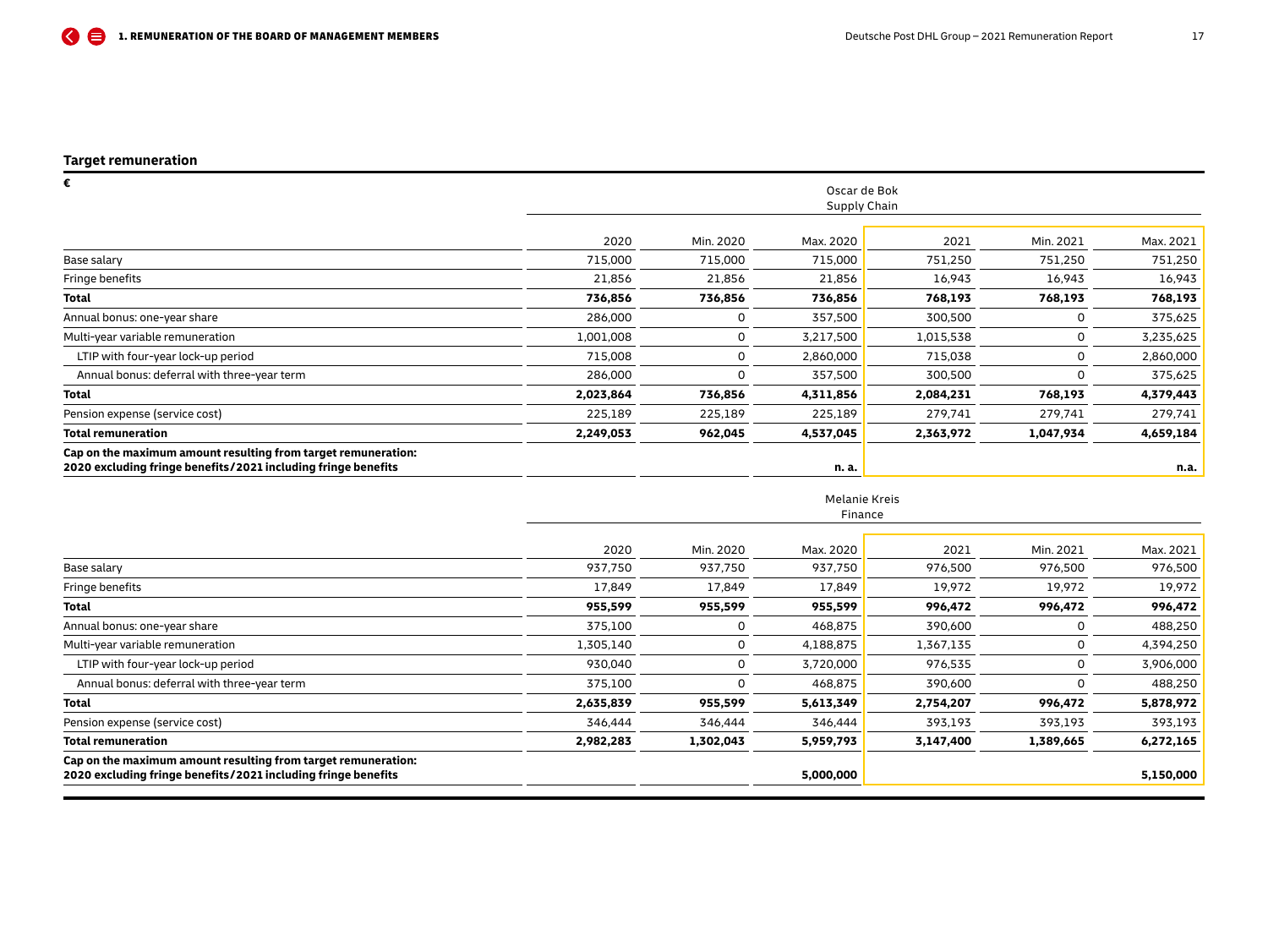| €                                                                                                                              |                       |           | <b>Tobias Meyer</b> |           |           |           |  |  |
|--------------------------------------------------------------------------------------------------------------------------------|-----------------------|-----------|---------------------|-----------|-----------|-----------|--|--|
|                                                                                                                                | Post & Parcel Germany |           |                     |           |           |           |  |  |
|                                                                                                                                | 2020                  | Min. 2020 | Max. 2020           | 2021      | Min. 2021 | Max. 2021 |  |  |
| Base salary                                                                                                                    | 715,000               | 715,000   | 715,000             | 823,750   | 823,750   | 823,750   |  |  |
| Fringe benefits                                                                                                                | 21,649                | 21,649    | 21,649              | 23,738    | 23,738    | 23,738    |  |  |
| <b>Total</b>                                                                                                                   | 736,649               | 736,649   | 736,649             | 847,488   | 847,488   | 847,488   |  |  |
| Annual bonus: one-year share                                                                                                   | 286,000               | 0         | 357,500             | 329,500   |           | 411,875   |  |  |
| Multi-year variable remuneration                                                                                               | 1,001,008             | 0         | 3,217,500           | 1,189,530 | 0         | 3,851,875 |  |  |
| LTIP with four-year lock-up period                                                                                             | 715,008               | 0         | 2,860,000           | 860,030   | 0         | 3,440,000 |  |  |
| Annual bonus: deferral with three-year term                                                                                    | 286,000               | 0         | 357,500             | 329,500   |           | 411,875   |  |  |
| <b>Total</b>                                                                                                                   | 2,023,657             | 736,649   | 4,311,649           | 2,366,518 | 847,488   | 5,111,238 |  |  |
| Pension expense (service cost)                                                                                                 | 267,454               | 267,454   | 267,454             | 309,016   | 309,016   | 309,016   |  |  |
| <b>Total remuneration</b>                                                                                                      | 2,291,111             | 1,004,103 | 4,579,103           | 2,675,534 | 1,156,504 | 5,420,254 |  |  |
| Cap on the maximum amount resulting from target remuneration:<br>2020 excluding fringe benefits/2021 including fringe benefits |                       |           | n. a.               |           |           | 5,150,000 |  |  |

## Thomas Ogilvie

|                                                                                                                                | HR        |           |           |           |           |           |  |  |  |
|--------------------------------------------------------------------------------------------------------------------------------|-----------|-----------|-----------|-----------|-----------|-----------|--|--|--|
|                                                                                                                                |           |           |           |           |           |           |  |  |  |
|                                                                                                                                | 2020      | Min. 2020 | Max. 2020 | 2021      | Min. 2021 | Max. 2021 |  |  |  |
| Base salary                                                                                                                    | 883,333   | 883,333   | 883,333   | 930,000   | 930,000   | 930,000   |  |  |  |
| Fringe benefits                                                                                                                | 12,578    | 12,578    | 12,578    | 14,338    | 14,338    | 14,338    |  |  |  |
| Total                                                                                                                          | 895,911   | 895,911   | 895,911   | 944,338   | 944,338   | 944,338   |  |  |  |
| Annual bonus: one-year share                                                                                                   | 353,333   | $\Omega$  | 441,667   | 372,000   |           | 465,000   |  |  |  |
| Multi-year variable remuneration                                                                                               | 1,283,373 | 0         | 4,161,667 | 1,302,003 |           | 4,185,000 |  |  |  |
| LTIP with four-year lock-up period                                                                                             | 930,040   | 0         | 3,720,000 | 930,003   | 0         | 3,720,000 |  |  |  |
| Annual bonus: deferral with three-year term                                                                                    | 353,333   | $\Omega$  | 441,667   | 372,000   | 0         | 465,000   |  |  |  |
| <b>Total</b>                                                                                                                   | 2,532,617 | 895,911   | 5,499,245 | 2,618,341 | 944,338   | 5,594,338 |  |  |  |
| Pension expense (service cost)                                                                                                 | 338,495   | 338,495   | 338,495   | 412,754   | 412,754   | 412,754   |  |  |  |
| <b>Total remuneration</b>                                                                                                      | 2,871,112 | 1,234,406 | 5,837,740 | 3,031,095 | 1,357,092 | 6,007,092 |  |  |  |
| Cap on the maximum amount resulting from target remuneration:<br>2020 excluding fringe benefits/2021 including fringe benefits |           |           | 5,000,000 |           |           | 5,150,000 |  |  |  |
|                                                                                                                                |           |           |           |           |           |           |  |  |  |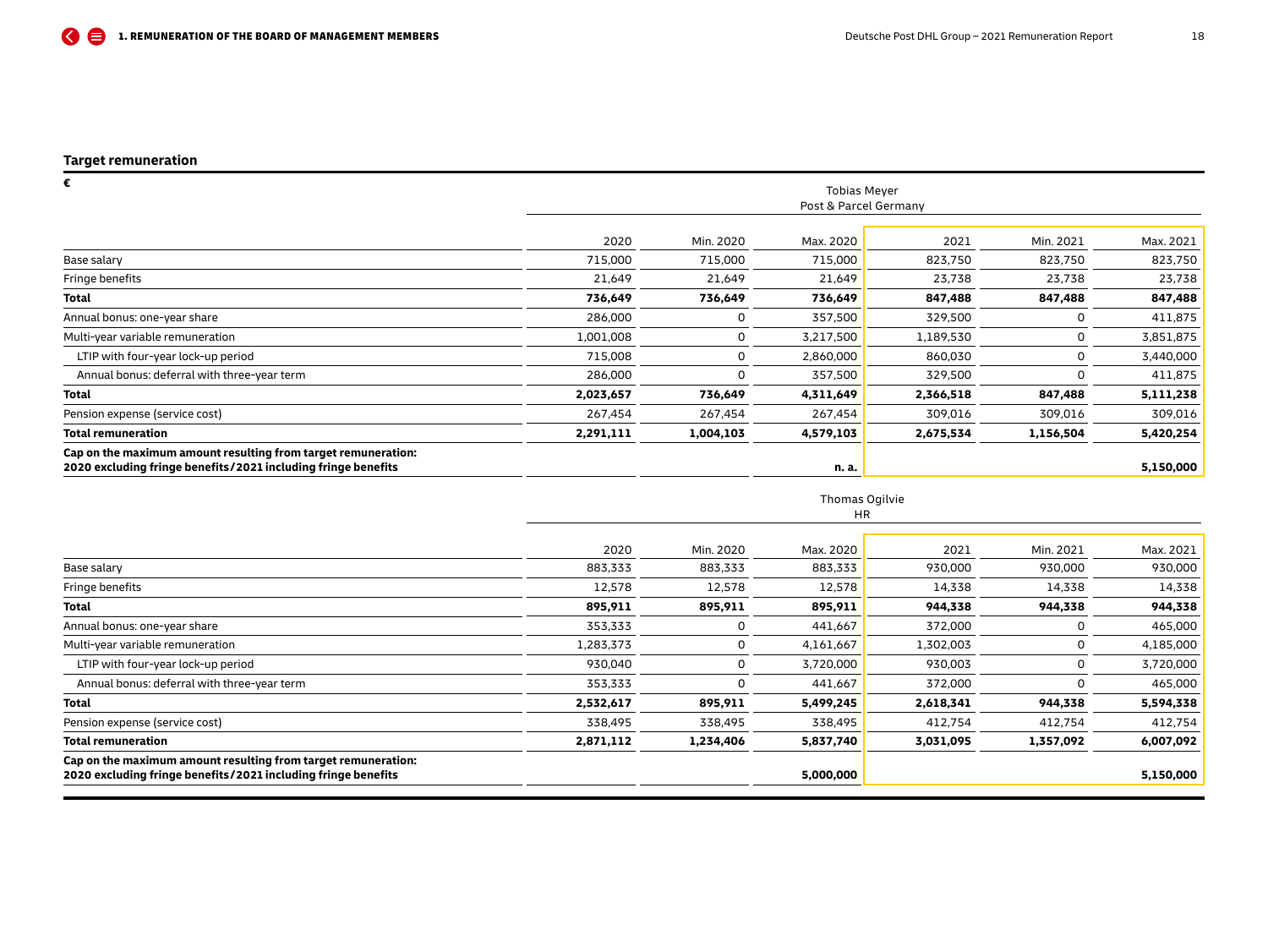| €                                                                                                                              | John Pearson<br>Express |           |           |           |           |           |  |  |
|--------------------------------------------------------------------------------------------------------------------------------|-------------------------|-----------|-----------|-----------|-----------|-----------|--|--|
|                                                                                                                                |                         |           |           |           |           |           |  |  |
|                                                                                                                                | 2020                    | Min. 2020 | Max. 2020 | 2021      | Min. 2021 | Max. 2021 |  |  |
| Base salary                                                                                                                    | 715,000                 | 715,000   | 715,000   | 860,000   | 860,000   | 860,000   |  |  |
| Fringe benefits                                                                                                                | 73,916                  | 73,916    | 73,916    | 56,548    | 56,548    | 56,548    |  |  |
| <b>Total</b>                                                                                                                   | 788,916                 | 788,916   | 788,916   | 916,548   | 916,548   | 916,548   |  |  |
| Annual bonus: one-year share                                                                                                   | 286,000                 | 0         | 357,500   | 344,000   |           | 430,000   |  |  |
| Multi-year variable remuneration                                                                                               | 1,001,008               | 0         | 3,217,500 | 1,204,030 | 0         | 3,870,000 |  |  |
| LTIP with four-year lock-up period                                                                                             | 715,008                 | 0         | 2,860,000 | 860,030   | 0         | 3,440,000 |  |  |
| Annual bonus: deferral with three-year term                                                                                    | 286,000                 | 0         | 357,500   | 344,000   |           | 430,000   |  |  |
| <b>Total</b>                                                                                                                   | 2,075,924               | 788,916   | 4,363,916 | 2,464,578 | 916,548   | 5,216,548 |  |  |
| Pension expense (service cost)                                                                                                 | 263,357                 | 263,357   | 263,357   | 263,390   | 263,390   | 263,390   |  |  |
| <b>Total remuneration</b>                                                                                                      | 2,339,281               | 1,052,273 | 4,627,273 | 2,727,968 | 1,179,938 | 5,479,938 |  |  |
| Cap on the maximum amount resulting from target remuneration:<br>2020 excluding fringe benefits/2021 including fringe benefits |                         |           | n. a.     |           |           | 5,150,000 |  |  |

#### Tim Scharwath Global Forwarding, Freight

|           |           | 5,000,000 |           |           | 5,150,000 |
|-----------|-----------|-----------|-----------|-----------|-----------|
| 2,841,009 | 1,190,303 | 5,811,137 | 2,984,804 | 1,310,801 | 5,960,801 |
| 261,072   | 261,072   | 261,072   | 355,136   | 355,136   | 355,136   |
| 2,579,937 | 929,231   | 5,550,065 | 2,629,668 | 955,665   | 5,605,665 |
| 360,333   | $\Omega$  | 450,417   | 372,000   |           | 465,000   |
| 930,040   | 0         | 3,720,000 | 930,003   |           | 3,720,000 |
| 1,290,373 |           | 4,170,417 | 1,302,003 |           | 4,185,000 |
| 360,333   | 0         | 450,417   | 372,000   |           | 465,000   |
| 929,231   | 929,231   | 929,231   | 955,665   | 955,665   | 955,665   |
| 28,398    | 28,398    | 28,398    | 25,665    | 25,665    | 25,665    |
| 900,833   | 900,833   | 900,833   | 930,000   | 930,000   | 930,000   |
| 2020      | Min. 2020 | Max. 2020 | 2021      | Min. 2021 | Max. 2021 |
|           |           |           |           |           |           |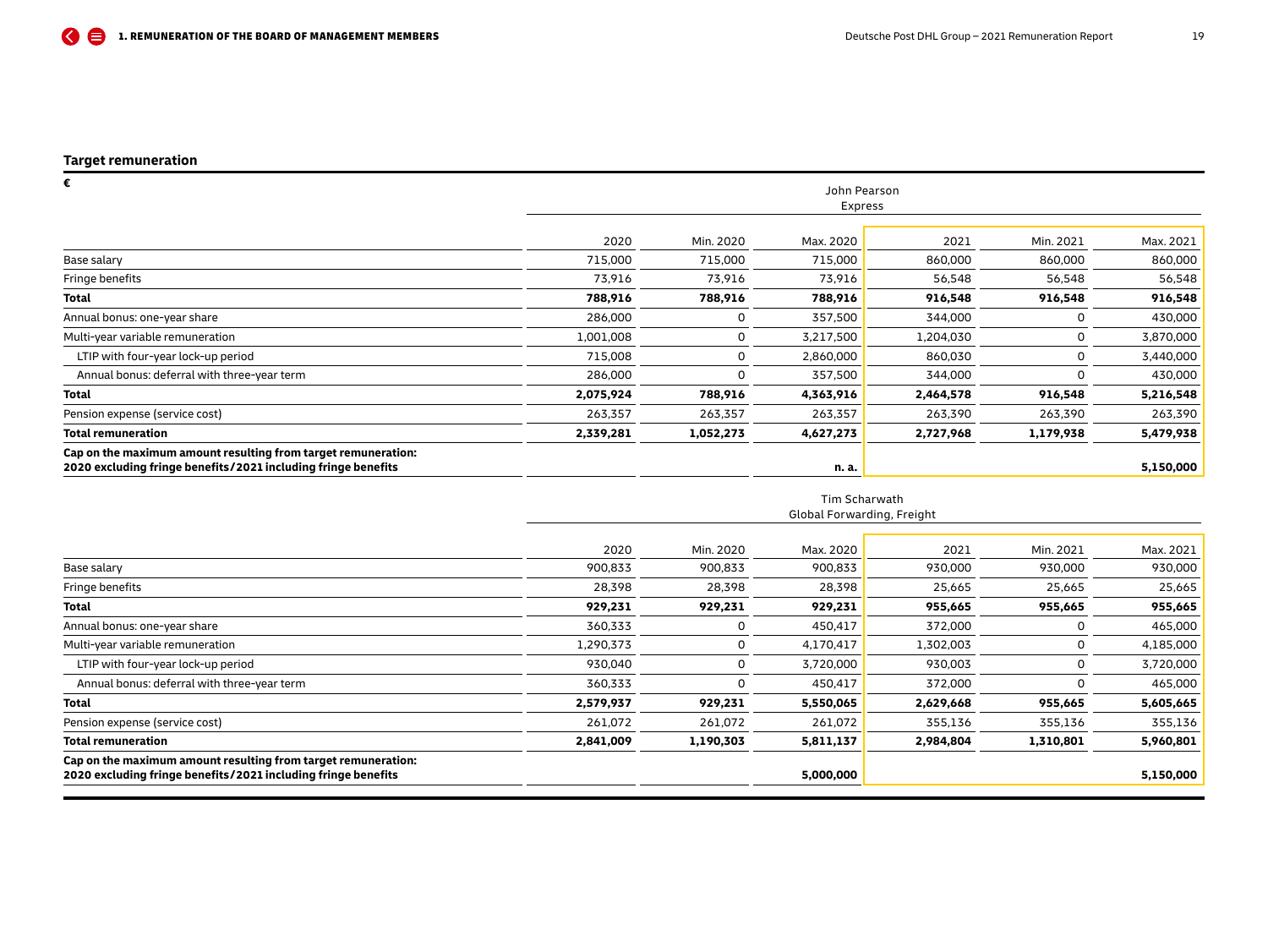## <span id="page-19-0"></span>TOTAL REMUNERATION FOR THE 2021 FINANCIAL YEAR

The following table titled "Total remuneration for the financial year" is based on the table titled "Payments" hitherto included in the remuneration report in accordance with the model table shown in the German Corporate Governance Code in the version dated 7 February 2017. In addition to the base salary and fringe benefits, it includes the amount for the one-year share of the annual bonus based on the achievement of the targets set for 2021 (2021 annual bonus). With regard to the medium-term component (deferral), the payout amount reported is that of the deferral whose calculation period ended upon expiry of the financial year. In the 2021 financial year this was the 2019 deferral.

The 2021 annual bonus and the 2019 deferral will be paid to the Board of Management members in the spring of 2022 following the adoption of the consolidated financial statements for the 2021 financial year. The tables also provide an indication of the amount paid under the tranches of the long-term component that were exercised in the 2021 financial year. Furthermore, for reasons of transparency, the pension expense (service cost according to IAS 19) is also disclosed. Comparison figures for the previous year are also stated in all cases.

In some cases, the remuneration of the individual Board of Management members was substantially higher than in the previous year. This is due primarily to effects arising from the duration of the long-term component: in 2021, some of the Board of Management members exercised several SAR tranches within the two-year exercise period, resulting in cumulative effects. In addition, the Board of Management members Melanie Kreis, Thomas Ogilvie and Tim Scharwath exercised SAR s in the 2021 financial year for the first time since being appointed.

Starting in the 2022 financial year, the payments to the CEO attributable to a financial year are capped at €8.15 million and payments to regular Board of Management members attributable to a financial year at €5.15 million in accordance with the remuneration system. The details concerning the calculation of this cap are set out in the table titled **O** overall caps: remuneration components included.

#### **Total remuneration for the financial year**

| €                                |            | Frank Appel<br>CEO       |                   | Ken Allen<br>eCommerce Solutions |           | Oscar de Bok<br>Supply Chain |  |
|----------------------------------|------------|--------------------------|-------------------|----------------------------------|-----------|------------------------------|--|
|                                  | 2020       | 2021                     | 2020              | 2021                             | 2020      | 2021                         |  |
| Base salary                      | 2,060,684  | 2,060,684                | 1,005,795         | 1,005,795                        | 715,000   | 751,250                      |  |
| Fringe benefits                  | 49,759     | 48,114                   | 101,726           | 98,633                           | 21,856    | 16,943                       |  |
| <b>Total</b>                     | 2,110,443  | 2,108,798                | 1,107,521         | 1,104,428                        | 736,856   | 768,193                      |  |
| Annual bonus: one-year share     | 1,020,039  | 1,009,735                | 502,898           | 496,611                          | 321,750   | 366,704                      |  |
| Multi-year variable remuneration | 5,614,848  | 7,291,003                | 1,793,120         | 8,214,217                        |           | 71,482                       |  |
| Annual bonus: 2018 deferral      | O          | $\overline{\phantom{0}}$ | 195,124           |                                  |           | $\overline{\phantom{0}}$     |  |
| Annual bonus: 2019 deferral      |            | 754,520                  | $\qquad \qquad -$ | 402,217                          |           | 71,482                       |  |
| 2014 LTIP tranche                | 3,925,166  | -                        | 1,597,996         |                                  |           |                              |  |
| 2015 LTIP tranche                | 1,689,682  | 3,216,709                |                   | 3,906,000                        |           | $\overline{\phantom{0}}$     |  |
| 2016 LTIP tranche                |            | 3,319,774                | -                 | 3,906,000                        |           |                              |  |
| 2017 LTIP tranche                |            | -                        |                   |                                  |           | $\overline{\phantom{0}}$     |  |
| Other                            |            |                          |                   |                                  |           | $\overline{\phantom{0}}$     |  |
| Total                            | 8,745,330  | 10,409,536               | 3,403,539         | 9,815,256                        | 1,058,606 | 1,206,379                    |  |
| Pension expense (service cost)   | 1,280,054  | 1,476,356                | 351,897           | 358,934                          | 225,189   | 279,741                      |  |
| <b>Total</b>                     | 10,025,384 | 11,885,892               | 3,755,436         | 10,174,190                       | 1,283,795 | 1,486,120                    |  |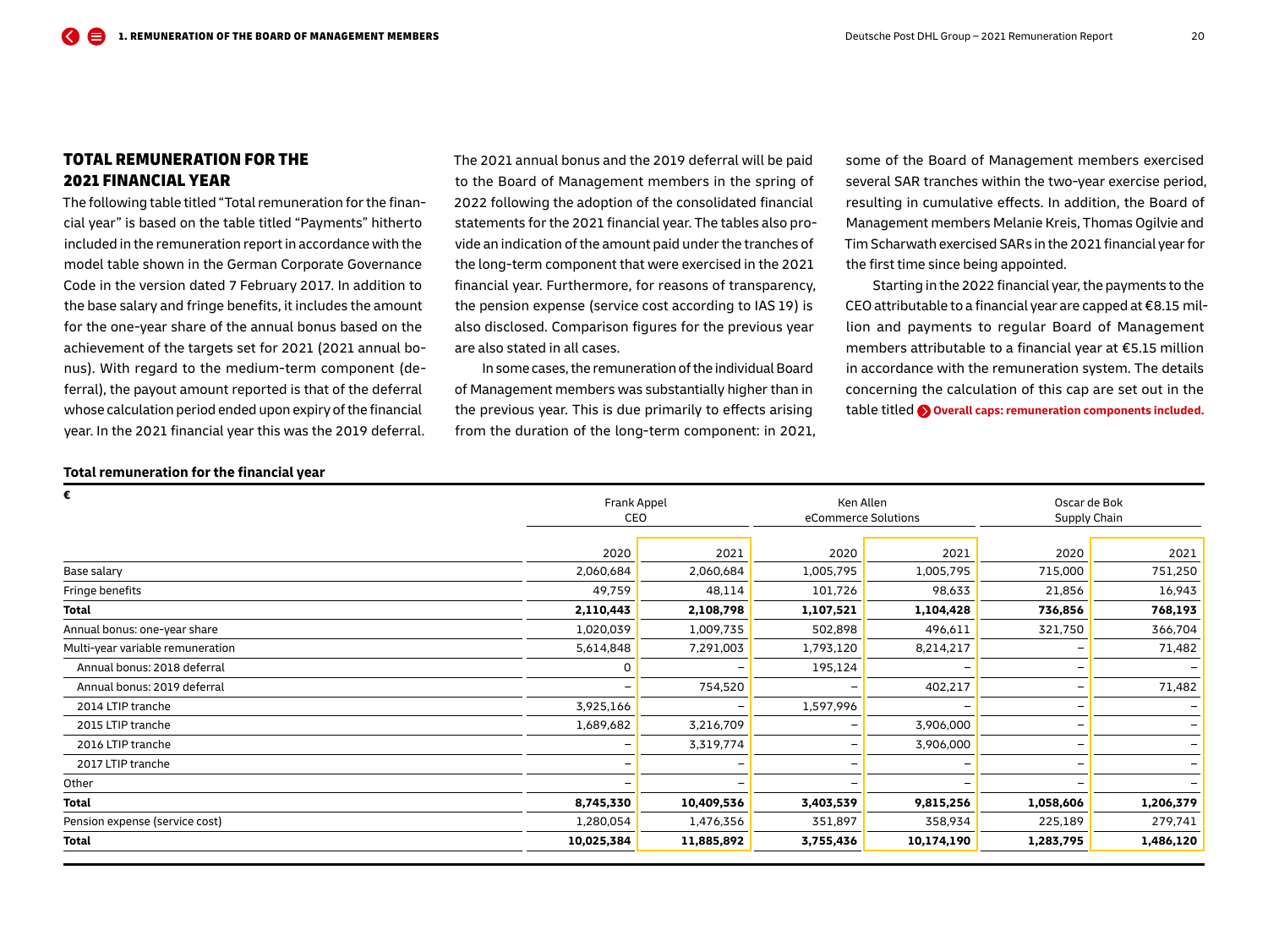## **Total remuneration for the financial year**

| Ē                                | Melanie Kreis |            | <b>Tobias Meyer</b>   |                          | Thomas Ogilvie |                          |  |
|----------------------------------|---------------|------------|-----------------------|--------------------------|----------------|--------------------------|--|
|                                  | Finance       |            | Post & Parcel Germany |                          | <b>HR</b>      |                          |  |
|                                  |               |            |                       |                          |                |                          |  |
|                                  | 2020          | 2021       | 2020                  | 2021                     | 2020           | 2021                     |  |
| Base salary                      | 937,750       | 976,500    | 715,000               | 823,750                  | 883,333        | 930,000                  |  |
| Fringe benefits                  | 17,849        | 19,972     | 21,649                | 23,738                   | 12,578         | 14,338                   |  |
| Total                            | 955,599       | 996,472    | 736,649               | 847,488                  | 895,911        | 944,338                  |  |
| Annual bonus: one-year share     | 457,153       | 476,044    | 356,200               | 406,727                  | 427,865        | 456,863                  |  |
| Multi-year variable remuneration | 0             | 8,462,610  |                       | 205,947                  | 96,275         | 3,128,469                |  |
| Annual bonus: 2018 deferral      | ი             |            |                       |                          | 96,275         |                          |  |
| Annual bonus: 2019 deferral      |               | 335,963    |                       | 205,947                  |                | 268,388                  |  |
| 2014 LTIP tranche                |               |            |                       |                          |                |                          |  |
| 2015 LTIP tranche                |               | 2,227,020  | -                     | $\overline{\phantom{0}}$ |                | $\overline{\phantom{0}}$ |  |
| 2016 LTIP tranche                |               | 2,860,000  | -                     |                          |                | $-$                      |  |
| 2017 LTIP tranche                |               | 3,039,627  |                       |                          |                | 2,860,081                |  |
| Other                            |               |            |                       |                          |                |                          |  |
| <b>Total</b>                     | 1,412,752     | 9,935,126  | 1,092,849             | 1,460,162                | 1,420,051      | 4,529,670                |  |
| Pension expense (service cost)   | 346,444       | 393,193    | 267,454               | 309,016                  | 338,495        | 412,754                  |  |
| <b>Total</b>                     | 1,759,196     | 10,328,319 | 1,360,303             | 1,769,178                | 1,758,546      | 4,942,424                |  |

|                                  | John Pearson |           | Tim Scharwath              |                          |
|----------------------------------|--------------|-----------|----------------------------|--------------------------|
|                                  | Express      |           | Global Forwarding, Freight |                          |
|                                  |              |           |                            |                          |
|                                  | 2020         | 2021      | 2020                       | 2021                     |
| Base salary                      | 715,000      | 860,000   | 900,833                    | 930,000                  |
| Fringe benefits                  | 73,916       | 56,548    | 28,398                     | 25,665                   |
| Total                            | 788,916      | 916,548   | 929,231                    | 955,665                  |
| Annual bonus: one-year share     | 357,500      | 424,625   | 436,358                    | 459,188                  |
| Multi-year variable remuneration |              | 262,977   | 129,773                    | 3,161,124                |
| Annual bonus: 2018 deferral      |              |           | 129,773                    |                          |
| Annual bonus: 2019 deferral      |              | 262,977   |                            | 301,043                  |
| 2014 LTIP tranche                |              |           |                            |                          |
| 2015 LTIP tranche                |              |           |                            | $\overline{\phantom{0}}$ |
| 2016 LTIP tranche                |              |           |                            |                          |
| 2017 LTIP tranche                |              |           |                            | 2,860,081                |
| Other                            |              |           |                            |                          |
| Total                            | 1,146,416    | 1,604,150 | 1,495,362                  | 4,575,977                |
| Pension expense (service cost)   | 263,357      | 263,390   | 261,072                    | 355,136                  |
| Total                            | 1,409,773    | 1,867,540 | 1,756,434                  | 4,931,113                |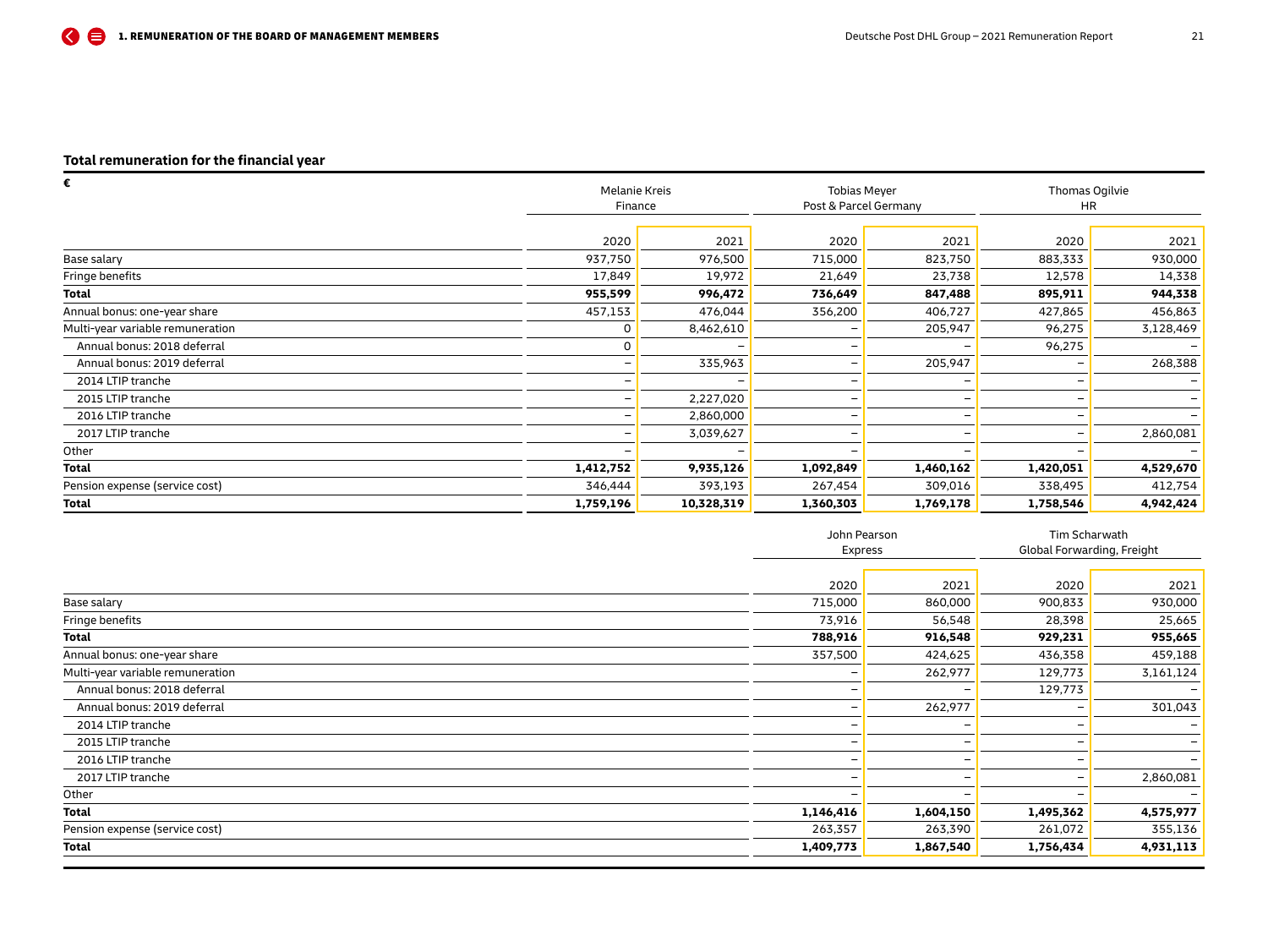## <span id="page-21-0"></span>REMUNERATION AWARDED AND DUE IN ACCORDANCE WITH SECTION 162 (1), SENTENCE 2, NO. 1, OF THE GERMAN STOCK CORPORATION ACT

The remuneration of the Board of Management in the 2021 financial year was consistent with all the stipulations of the

#### **[remuneration system.](https://www.dpdhl.com/en.html)**

In accordance with the requirements of Section 162 of the German Stock Corporation Act, disclosure of the remuneration awarded and due includes all payments received as well as all payments not received but due in the financial year. Accordingly, the table titled "Remuneration awarded and due in accordance with Section 162 (1), Sentence 2, No. 1, German Stock Corporation Act in the 2021 financial year" includes – in addition to base salary and fringe benefits – payments for the 2020 annual bonus paid in the spring of 2021. For the medium-term component, the amount paid from the 2018 deferral in 2021 is shown. The table also states the amount paid under the tranches of the long-term components that were exercised in the 2021 financial year.

In accordance with the regulatory requirements, the target achievement underlying the 2020 annual bonus paid in 2021, the 2018 deferral and the 2015 to 2017 LTI tranches is described below in greater detail.

#### **2020 annual bonus – target achievement**

The 2020 annual bonus is based on the remuneration system in the form approved at the Annual General Meeting of 24 April 2018 (agenda item 8). It is described on page 25 et seq. of the 2018 Annual Report. The Board of Management members received an annual bonus whose individual amount reflected the extent to which their predefined targets were achieved, missed or exceeded. The annual bonus is limited to the amount of the annual base

salary. Its structure follows the principles described under **[Annual bonus.](#page-9-0)** This also applies to the calculation methods. In the spring of 2021, the Supervisory Board determined target achievement as follows:

#### **Financial targets and employee target 2020**

|                                   | Target amount <sup>1</sup> | Actual amount <sup>1</sup> | Level of target achievement |
|-----------------------------------|----------------------------|----------------------------|-----------------------------|
| Performance criterion             | €m                         | €m                         | %                           |
| Group EAC <sup>2</sup>            | 2,070                      | 2,212                      | 125.00                      |
|                                   | 2,111 <sup>3</sup>         | 2,535 <sup>3</sup>         | 125.00                      |
| <b>Divisional EAC<sup>2</sup></b> |                            |                            |                             |
| Post & Parcel Germany             | 1,023                      | 1,050                      | 120.45                      |
| Global Forwarding, Freight        | 111                        | 74                         | 85.98                       |
| Express                           | 1,079                      | 1,697                      | 125.00                      |
| Supply Chain                      | 237                        | $-44$                      | 0.00                        |
| eCommerce Solutions               | $-38$                      | 67                         | 125.00                      |
| Free cash flow                    | 1,129                      | 2,535                      | 125.00                      |
| <b>Employee engagement</b>        | 77                         | 82                         | 125.00                      |

**<sup>1</sup>** Financial targets (€ m); employee engagement (% approval)

**<sup>2</sup>** Including the asset charge on goodwill and before goodwill impairment

**<sup>3</sup>** Excluding StreetScooter

#### **Individual targets 2020**

|                      |                                                                                                                               | Level of target |
|----------------------|-------------------------------------------------------------------------------------------------------------------------------|-----------------|
| Board of Management  |                                                                                                                               | achievement     |
| member               | Target content                                                                                                                | %               |
| Frank Appel          | Implementation of Strategy 2020/Strategy 2025                                                                                 | 115.00          |
| Ken Allen            | Significant increase in volumes on the DHL Parcel Connect Platform                                                            | 125.00          |
| Oscar de Bok         | Accelerated digitalisation programme: technology deployment at the branch offices                                             | 125.00          |
| <b>Melanie Kreis</b> | Further development of the ICS process for HR, IT and Compliance; implementation of<br>recommendations from the audit process | 100.00          |
| <b>Tobias Meyer</b>  | Digital optimisation of route planning ("On Track")                                                                           | 125.00          |
| Thomas Ogilvie       | Implementation of focus areas of the HR roadmap; management portfolio "Corporate Incubations"                                 | 93.75           |
| John Pearson         | Strong set of year-one achievements for the digitalisation initiatives; Growth in TDI revenues                                | 125.00          |
| Tim Scharwath        | Expansion of myDHLi in ocean and air freight                                                                                  | 125.00          |
|                      |                                                                                                                               |                 |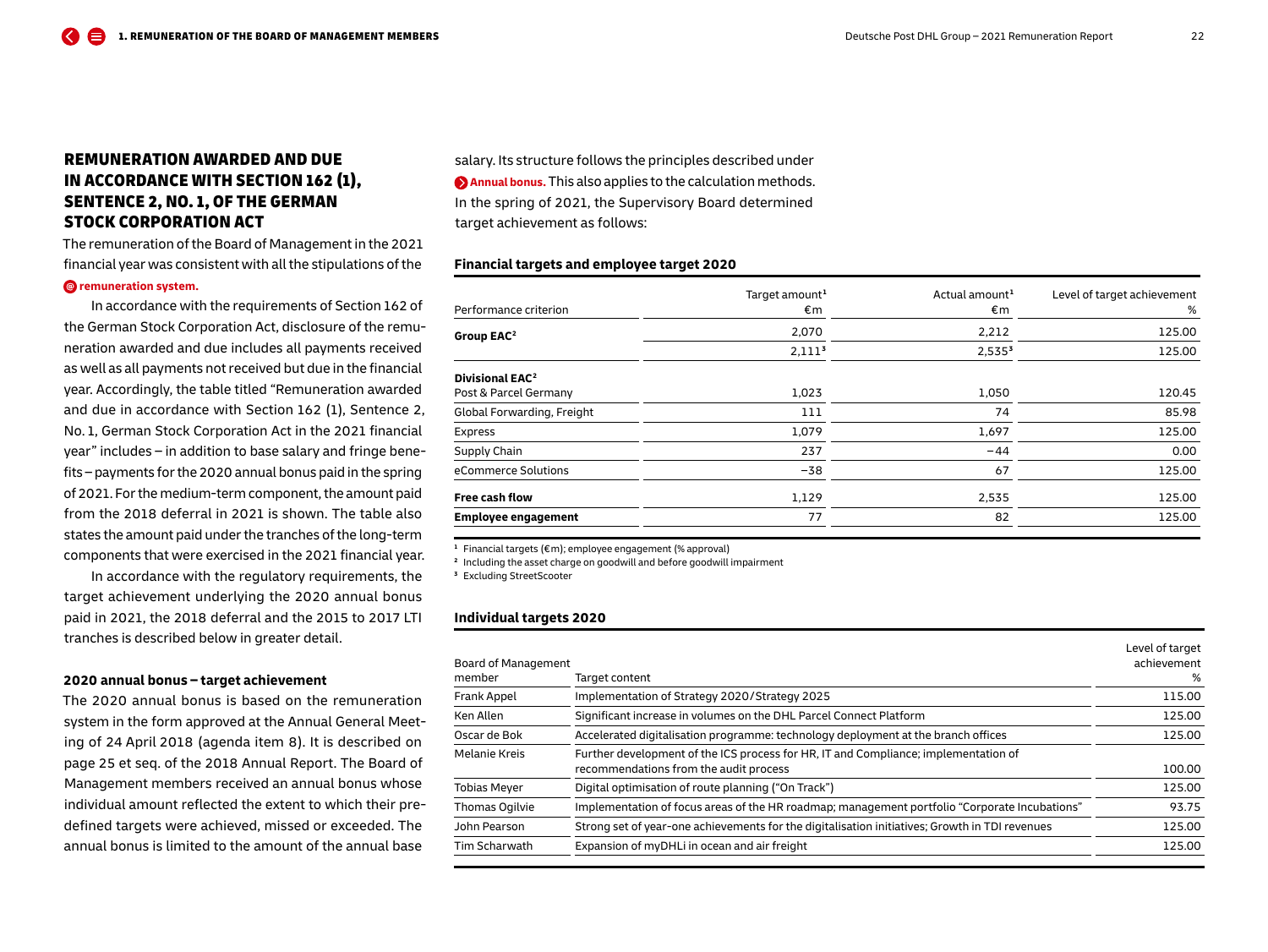#### **Total target achievement for annual bonus in the 2020 financial year (%)**

| Board of Management member | Target<br>achievement<br>Group EAC | Target<br>achievement<br>Divisional EAC | Target<br>achievement<br>Free cash flow | Target<br>achievement<br>Employee<br>target | Target<br>achievement<br>Individual<br>targets | Total target<br>achievement |
|----------------------------|------------------------------------|-----------------------------------------|-----------------------------------------|---------------------------------------------|------------------------------------------------|-----------------------------|
| Frank Appel                | 125.00                             | n.a.                                    | 125.00                                  | 125.00                                      | 115.00                                         | 123.75                      |
| Ken Allen                  | 125.00                             | 125.00                                  | 125.00                                  | 125.00                                      | 125.00                                         | 125.00                      |
| Oscar de Bok               | 125.00                             | 0.00                                    | 125.00                                  | 125.00                                      | 125.00                                         | 112.50                      |
| Melanie Kreis              | 125.00                             | n.a.                                    | 125.00                                  | 125.00                                      | 100.00                                         | 121.88                      |
| <b>Tobias Meyer</b>        | 125.00                             | 120.45                                  | 125.00                                  | 125.00                                      | 125.00                                         | 124.55                      |
| Thomas Ogilvie             | 125.00                             | n.a.                                    | 125.00                                  | 125.00                                      | 93.75                                          | 121.09                      |
| John Pearson               | 125.00                             | 125.00                                  | 125.00                                  | 125.00                                      | 125.00                                         | 125.00                      |
| Tim Scharwath              | 125.00                             | 85.98                                   | 125.00                                  | 125.00                                      | 125.00                                         | 121.10                      |
|                            |                                    |                                         |                                         |                                             |                                                |                             |

One half of the annual bonus determined on the basis of target achievement was paid out in the spring of 2021 following the adoption of the consolidated financial statements for the 2020 financial year. The other half was transferred to the medium-term component. It will be paid out after the consolidated financial statements for the 2022 financial year have been adopted in the spring of 2023, but only if the EAC sustainability criterion has been achieved during that period.

### **2018 deferral**

The sustainability phase of the share of the annual bonus deferred in 2018 expired on 31 December 2020. As a part of the 2018 annual bonus, this deferral is also based on the remuneration system in the form approved at the Annual General Meeting of 24 April 2018 (agenda item 8), which is duly described on pages 25 et seq. of the 2018 Annual Report. In 2018, 50 % of the annual bonus was transferred to a medium-term component with a three-year calculation period – a performance phase of one year and a sustainability phase of two years (deferral). Payment of this medium-term

component was contingent upon the EAC sustainability criterion being reached after the expiry of the sustainability phase. This meant that the asset charge at least had to have been earned. Further details of the 2018 deferral, the structure of which matches that of the 2019 deferral, can be found in the section titled **[Medium-term component \(2019](#page-11-0) [deferral\).](#page-11-0)** The target was achieved as follows:

#### **Target achievement for 2018 medium-term component**



**<sup>1</sup>** EAC (€ m) **2** €2,535 million excluding StreetScooter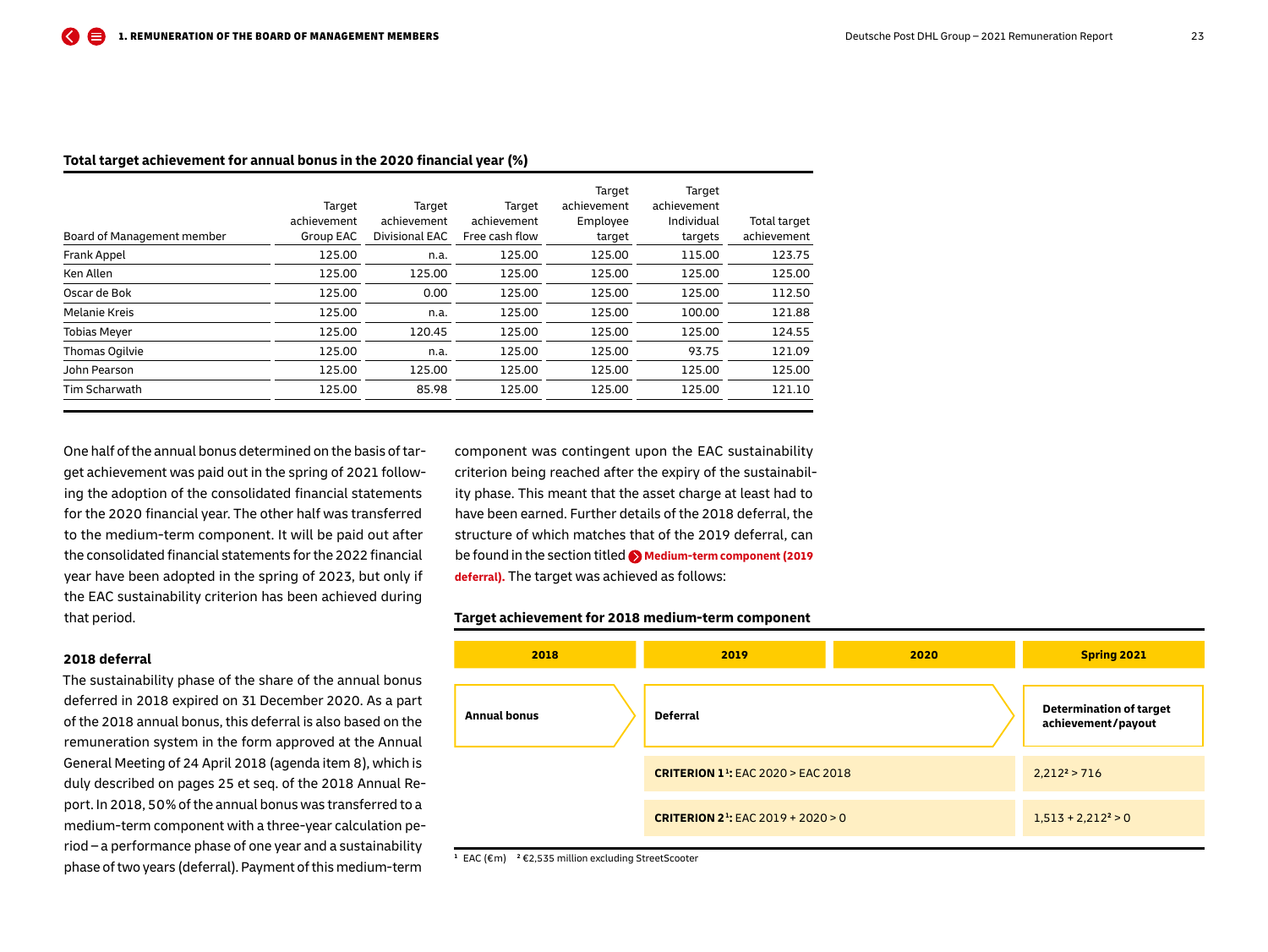The deferred amounts were paid out in the spring of 2021 following the adoption of the consolidated financial statements for the 2020 financial year.

#### **Long-term component (LTIP) 2015 – 2017 tranche**

In the financial year, the Board of Management members exercised SAR s under the tranches granted in 2015 to 2017 under the Long-Term Incentive Plan which had been adopted by the Supervisory Board in 2006 and which still applies today in its essential structure. It was approved as part of the remuneration system for the Board of Management at the Annual General Meetings on 28 April 2010, 24 April 2018 and 6 May 2021.

The performance targets for the SAR tranches granted in 2015 to 2017 were achieved as follows:

#### **Target achievement for the 2017 SAR tranche**

| <b>SAR performance</b><br>targets                | <b>Thresholds</b> | 2015                      | 2016                    | 2017         |
|--------------------------------------------------|-------------------|---------------------------|-------------------------|--------------|
| <b>Performance</b><br>versus STOXX<br>Europe 600 | $+10%$            | $\blacktriangledown$      | $\overline{\mathbf{v}}$ | $\checkmark$ |
|                                                  | $+0%$             | $\blacktriangledown$      | $\overline{\mathbf{v}}$ | $\checkmark$ |
| <b>Absolute</b><br>increase in<br>share price    | $+25%$            | $\mathbf{x}$              | $\mathsf{x}$            | $\checkmark$ |
|                                                  | $+20%$            | $\boldsymbol{\mathsf{x}}$ | $\overline{\mathbf{v}}$ | $\checkmark$ |
|                                                  | $+15%$            | $\times$                  | $\checkmark$            |              |
|                                                  | $+10%$            | $\checkmark$              |                         |              |

Consequently, three out of six of the SAR s originally granted under the 2015 tranche, five out of six of the SAR s originally granted under the 2016 tranche and all of the SAR s originally granted under the 2017 tranche became exercisable.

#### **Details of the absolute and relative performance of the SAR tranches 2015 – 2017**



**<sup>1</sup>** Issue price (average price of the Deutsche Post share during the 20 days preceding the issue date)

**<sup>2</sup>** Start value of the index (average value during the 20 days preceding the issue date)

**<sup>3</sup>** Average share price and index value of the last 60 trading days before the end of the lock-up period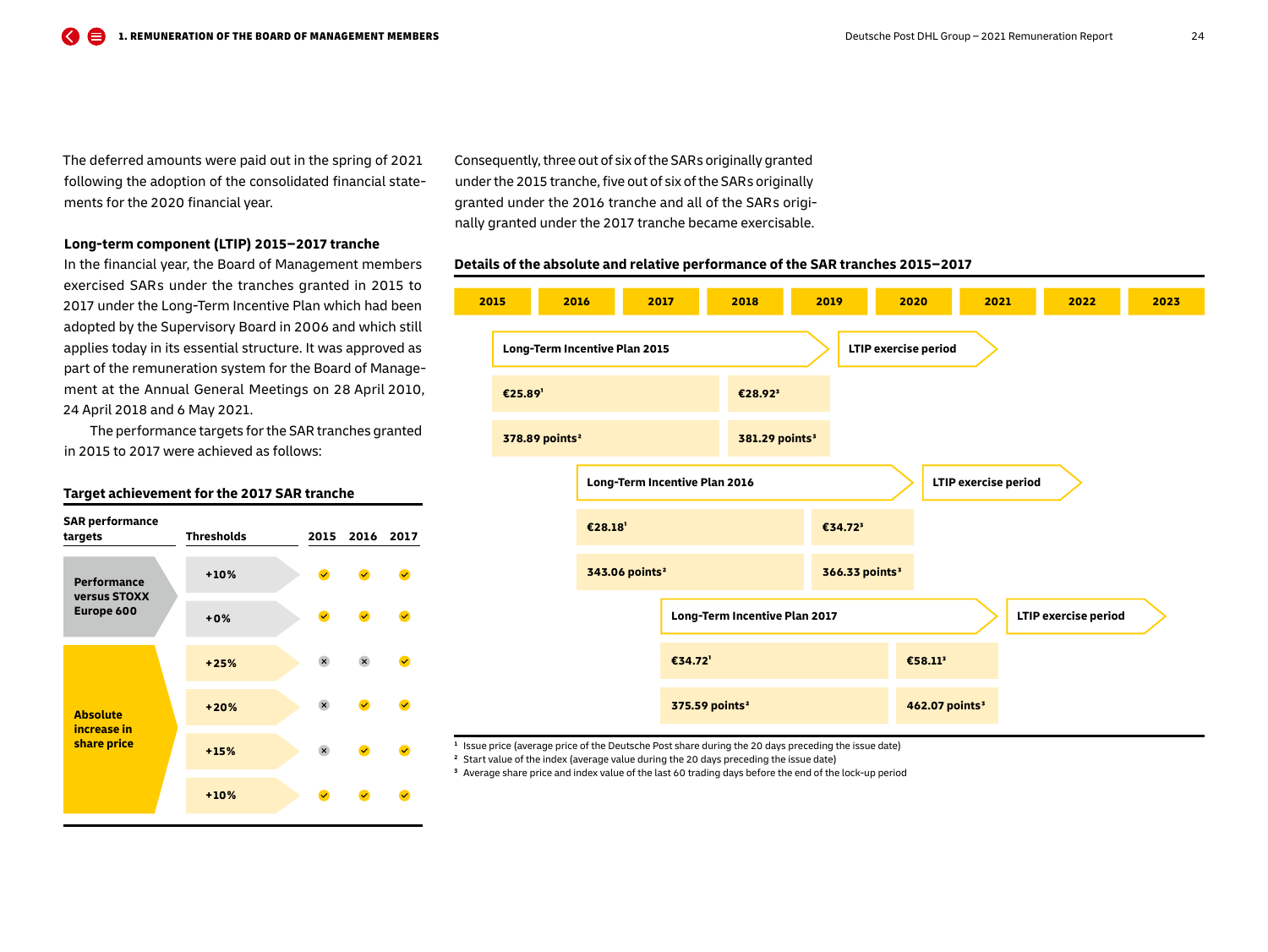The following table provides an overview of the remunera-

tion awarded and due in the 2021 financial year:

## **Remuneration awarded and due in accordance with Section 162 (1), Sentence 2, No. 1, German Stock Corporation Act in the 2021 financial year**

| €                                      | <b>Frank Appel</b> |        | Ken Allen |                     | Oscar de Bok |                          |  |
|----------------------------------------|--------------------|--------|-----------|---------------------|--------------|--------------------------|--|
|                                        | CEO                |        |           | eCommerce Solutions | Supply Chain |                          |  |
| Base salary                            | 2,060,684          | 21.3%  | 1,005,795 | 10.5%               | 751,250      | 68.9%                    |  |
| Fringe benefits                        | 48,114             | 0.5%   | 98,633    | 1.0%                | 16,943       | 1.6%                     |  |
| Total fixed remuneration components    | 2,108,798          | 21.8%  | 1,104,428 | 11.5%               | 768,193      | 70.5%                    |  |
| Annual bonus: one-year share           | 1,020,039          | 10.6%  | 502,898   | 5.2%                | 321,750      | 29.5%                    |  |
| Multi-year variable remuneration       | 6,536,483          | 67.6%  | 8,007,124 | 83.3%               |              |                          |  |
| Annual bonus: 2018 deferral            | 0 <sup>1</sup>     | 0.0%   | 195,124   | 2.0%                | -            |                          |  |
| 2015 LTIP tranche                      | 3,216,709          | 33.3%  | 3,906,000 | 40.6%               |              |                          |  |
| 2016 LTIP tranche                      | 3,319,774          | 34.3%  | 3,906,000 | 40.6%               |              |                          |  |
| 2017 LTIP tranche                      |                    |        |           |                     | -            | $\overline{\phantom{0}}$ |  |
| Other                                  |                    |        |           |                     | -            |                          |  |
| Total variable remuneration components | 7,556,522          | 78.2%  | 8,510,022 | 88.5%               | 321,750      | 29.5%                    |  |
| Severance payments                     |                    |        |           |                     |              |                          |  |
| Total remuneration                     | 9,665,320          | 100.0% | 9,614,450 | 100.0%              | 1,089,943    | 100.0%                   |  |

| Melanie Kreis  |         | <b>Tobias Mever</b>      |                          | Thomas Ogilvie           |           |
|----------------|---------|--------------------------|--------------------------|--------------------------|-----------|
|                |         |                          |                          |                          |           |
| 976,500        | 10.2%   | 823,750                  | 68.4%                    | 930,000                  | 21.5%     |
| 19,972         | 0.2%    | 23,738                   | 2.0%                     | 14,338                   | 0.3%      |
| 996,472        | 10.4%   | 847,488                  | 70.4%                    | 944,338                  | 21.8%     |
| 457,153        | 4.8%    | 356,200                  | 29.6%                    | 427,865                  | 9.9%      |
| 8,126,647      | 84.8%   |                          |                          | 2,956,356                | 68.3%     |
| 0 <sup>2</sup> | 0.0%    |                          |                          | 96,275                   | 2.2%      |
| 2,227,020      | 23.2%   |                          |                          |                          |           |
| 2,860,000      | 29.9%   |                          |                          |                          |           |
| 3,039,627      | 31.7%   | $\overline{\phantom{0}}$ | $\overline{\phantom{0}}$ | 2,860,081                | 66.1%     |
|                |         |                          | $\overline{\phantom{0}}$ | $\overline{\phantom{m}}$ |           |
| 8,583,800      | 89.6%   | 356,200                  | 29.6%                    | 3,384,221                | 78.2%     |
|                |         |                          |                          |                          |           |
| 9,580,272      | 100.0%  | 1,203,688                | 100.0%                   | 4,328,559                | 100.0%    |
|                | Finance |                          |                          | Post & Parcel Germany    | <b>HR</b> |

**<sup>1</sup>** No payments were made to Frank Appel, who waived his 2018 annual bonus, including the deferred portion.

**<sup>2</sup>** No payments were made to Melanie Kreis, who waived her 2018 annual bonus, including the deferred portion.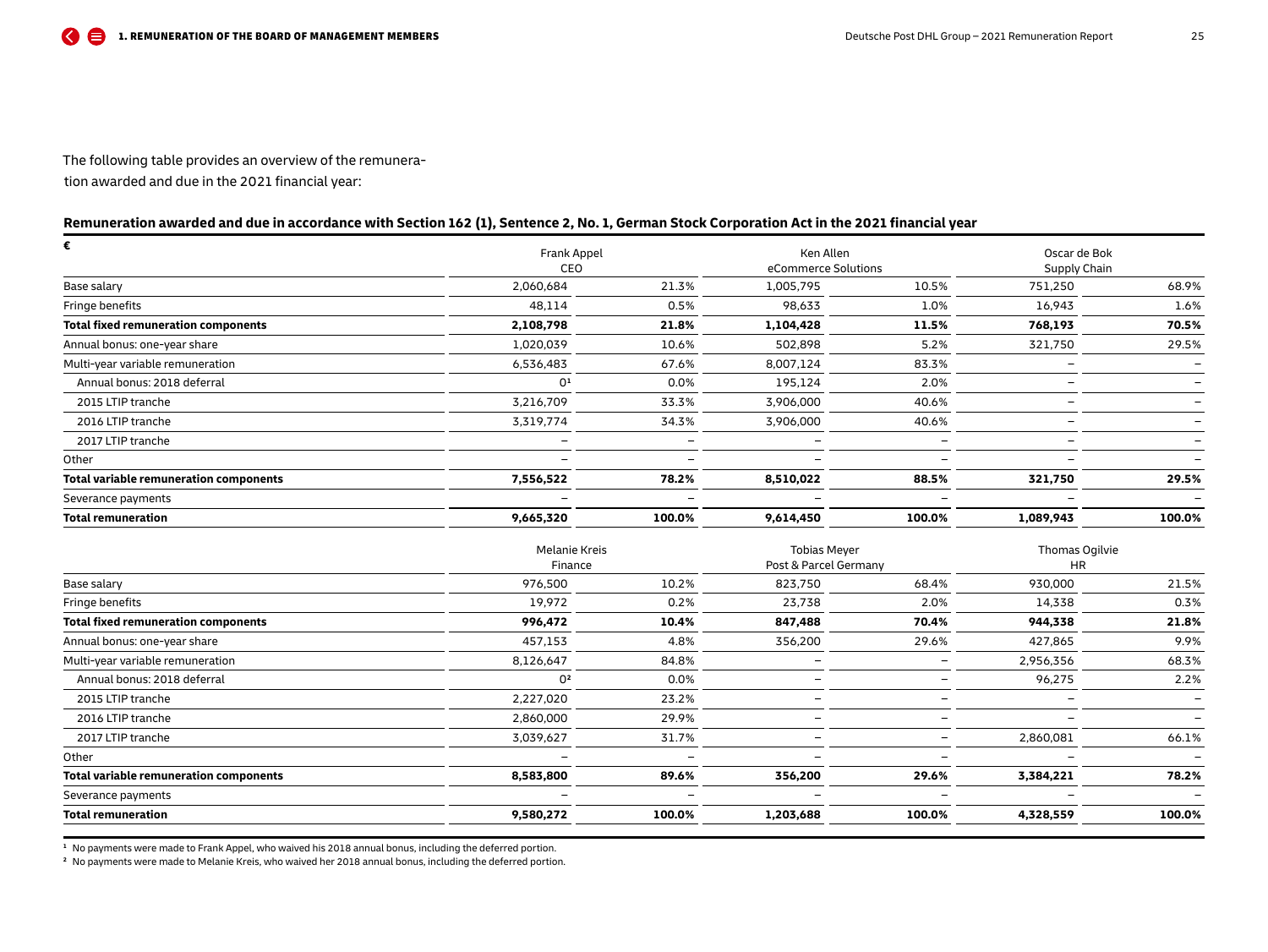#### <span id="page-25-0"></span>**Remuneration awarded and due in accordance with Section 162 (1), Sentence 2, No. 1, German Stock Corporation Act in the 2021 financial year**

| €                                          | John Pearson             | Tim Scharwath            |                            |                          |  |
|--------------------------------------------|--------------------------|--------------------------|----------------------------|--------------------------|--|
|                                            | Express                  |                          | Global Forwarding, Freight |                          |  |
| Base salary                                | 860,000                  | 67.5%                    | 930,000                    | 21.2%                    |  |
| Fringe benefits                            | 56,548                   | 4.4%                     | 25,665                     | 0.6%                     |  |
| <b>Total fixed remuneration components</b> | 916,548                  | 71.9%                    | 955,665                    | 21.8%                    |  |
| Annual bonus: one-year share               | 357,500                  | 28.1%                    | 436,358                    | 10.0%                    |  |
| Multi-year variable remuneration           | $\overline{\phantom{0}}$ | $\overline{\phantom{0}}$ | 2,989,854                  | 68.2%                    |  |
| Annual bonus: 2018 deferral                | $\overline{\phantom{0}}$ |                          | 129,773                    | 3.0%                     |  |
| 2015 LTIP tranche                          |                          |                          |                            | $\overline{\phantom{0}}$ |  |
| 2016 LTIP tranche                          | $\overline{\phantom{0}}$ |                          |                            |                          |  |
| 2017 LTIP tranche                          | $\overline{\phantom{0}}$ |                          | 2,860,081                  | 65.3%                    |  |
| Other                                      | $\overline{\phantom{0}}$ | $\overline{\phantom{0}}$ |                            | $\overline{\phantom{0}}$ |  |
| Total variable remuneration components     | 357,500                  | 28.1%                    | 3,426,212                  | 78.2%                    |  |
| Severance payments                         | $\overline{\phantom{0}}$ |                          |                            |                          |  |
| <b>Total remuneration</b>                  | 1,274,048                | 100.0%                   | 4,381,877                  | 100.0%                   |  |

## OBSERVANCE OF REMUNERATION CAPS

The currently applicable remuneration caps were observed.

The remuneration system applicable in the 2021 financial year, which was approved at the Annual General Meeting on 6 May 2021 (agenda item 10, number 9) provides for an overall cap on the amount of payouts (including the service cost for the company pension scheme attributable to the financial year). Firstly, this limits the maximum payment amount arising from target remuneration in a given financial year (target remuneration cap; cap on remuneration granted according to the terminology of the Code dated

7 February 2017). It also caps the payments attributable to a given financial year (payment cap, the term used in the 2017 Code). The cap on remuneration granted stands at €5.15 million for regular Board of Management members and €8.15 million for the CEO and has applied in this form since 2021. The payment cap stands at €5.15 million and €8.15 million, respectively, and applies as of the 2022 financial year.

The remuneration components are included in the calculation of the caps as follows:

#### **Overall caps: remuneration components included**

| <b>Cap on remuneration granted</b><br>(target remuneration cap):<br>example for 2021 | <b>Payment cap:</b><br>example for 2022 |
|--------------------------------------------------------------------------------------|-----------------------------------------|
| <b>Remuneration components</b>                                                       | <b>Remuneration components</b>          |
| included                                                                             | included                                |
| • Long-Term Incentive Plan                                                           | • Long-Term Incentive Plan              |
| 2021 tranche                                                                         | 2016/2017/2018 tranches <sup>2</sup>    |
| • Deferral from 2021 annual                                                          | • Deferral from 2020 annual             |
| bonus                                                                                | bonus                                   |
| • Proportion of 2021 annual                                                          | • Proportion of 2022 annual             |
| bonus for immediate payout                                                           | bonus for immediate payout              |
| • Fringe benefits 2021                                                               | • Fringe benefits 2022                  |
| • Base salary 2021                                                                   | • Base salary 2022                      |
| • Pension expense                                                                    | • Pension expense                       |
| (service cost <sup>1</sup> ) 2021                                                    | (service cost <sup>1</sup> ) 2022       |

**<sup>1</sup>** In case of payout of a pension substitute: amount of pension substitute **<sup>2</sup>** The payment date depends on the date of exercise within the two-year exercise period.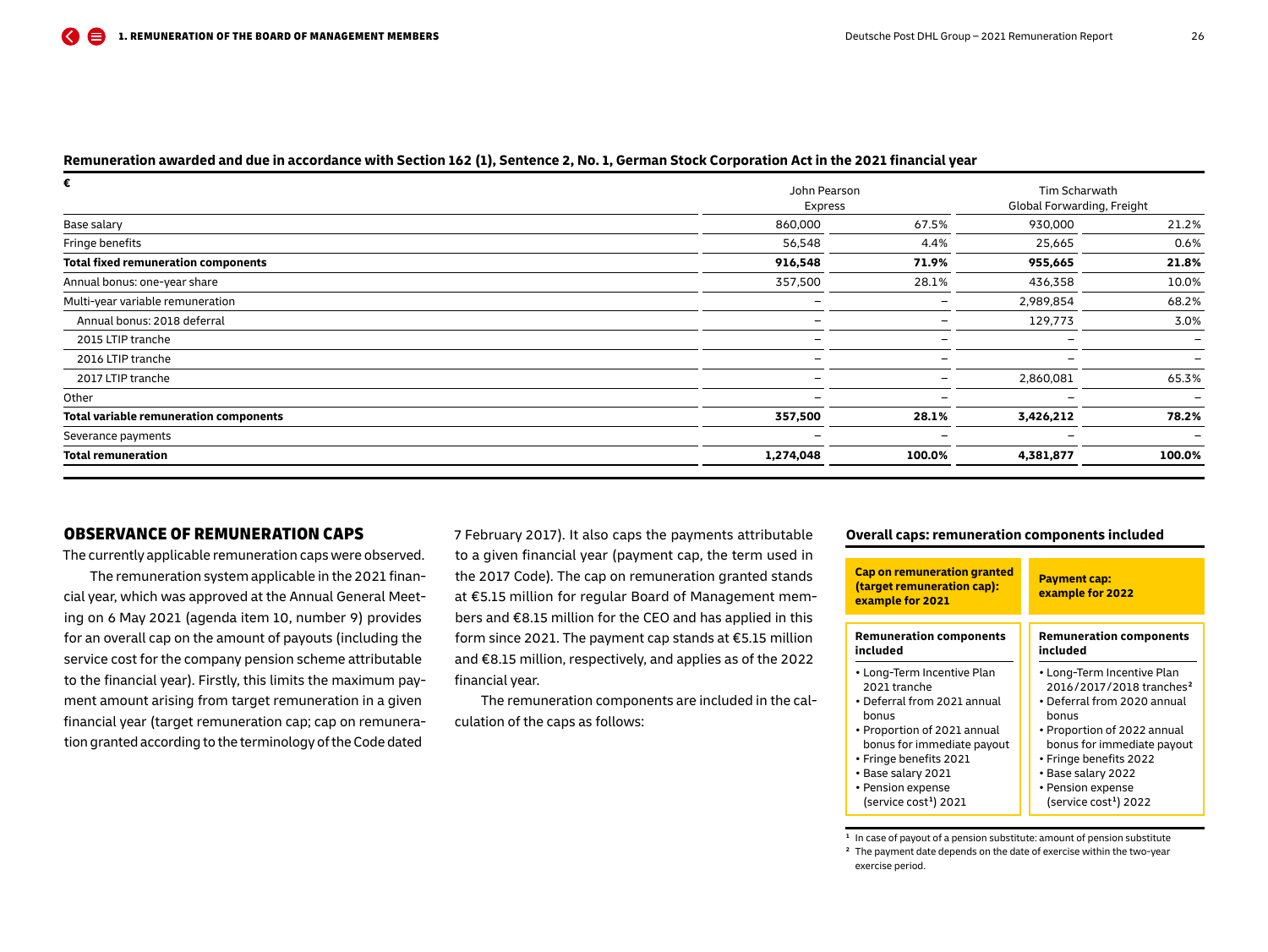<span id="page-26-0"></span>In addition to the aforementioned overall caps, the remuneration system has for many years also provided for individual caps for all variable remuneration components.

Due to the cap regulations that existed before Section 87a(1), Sentence 2, No. 1, of the German Stock Corporation Act took effect, and particularly due to the individual caps on SAR tranches granted, payments in the 2021 financial year to the CEO and the active Board of Management members Ken Allen, Melanie Kreis, Thomas Ogilvie and Tim Scharwath, as well as the former Board of Management member Jürgen Gerdes, were to be curtailed. In addition,

payments to Melanie Kreis and the former Board of Management member Jürgen Gerdes were reduced due to the overall cap on the 2017 target remuneration. This stood at €5 million excluding fringe benefits.

## REMUNERATION OF FORMER BOARD OF MANAGEMENT MEMBERS

The benefits paid to former Board of Management members who have left the company over the past ten years can be seen in the following table.

#### **Remuneration in 2021 – former Board of Management members**

| €                                | Roger Crook<br>Jürgen Gerdes |                          |                          | John Gilbert<br>Lawrence Rosen |                          |                          | <b>Walter Scheurle</b> |                          |         |      |
|----------------------------------|------------------------------|--------------------------|--------------------------|--------------------------------|--------------------------|--------------------------|------------------------|--------------------------|---------|------|
| <b>Fixed remuneration</b>        |                              |                          |                          |                                |                          |                          |                        |                          |         |      |
| Base salary                      |                              |                          |                          |                                |                          |                          |                        |                          |         |      |
| Fringe benefits                  |                              |                          |                          |                                |                          |                          |                        |                          |         |      |
| Variable remuneration            |                              |                          |                          |                                |                          |                          |                        |                          |         |      |
| Annual bonus: one-year share     |                              |                          |                          |                                |                          |                          |                        |                          |         |      |
| Multi-year variable remuneration |                              | $\overline{\phantom{0}}$ | $\overline{\phantom{0}}$ |                                | $\overline{\phantom{0}}$ | $\overline{\phantom{0}}$ |                        |                          |         |      |
| Annual bonus: 2018 deferral      |                              | -                        | 40,986                   | 0.5%                           | 122,295                  | 100%                     |                        |                          |         |      |
| 2015 LTIP tranche                | 1,040,886                    | 100%                     | 2,476,851                | 27.6%                          |                          | $\overline{\phantom{a}}$ | 2,605,945              | 100%                     |         |      |
| 2016 LTIP tranche                |                              | $\overline{\phantom{0}}$ | 3,744,620                | 41.7%                          |                          |                          |                        | -                        |         |      |
| 2017 LTIP tranche                |                              | $\overline{\phantom{0}}$ | 2,721,769                | 30.3%                          |                          |                          |                        |                          |         |      |
| <b>Pension payments</b>          |                              |                          |                          |                                |                          | $\overline{\phantom{0}}$ |                        | $\overline{\phantom{0}}$ | 610,134 | 100% |
| Other payments                   |                              |                          |                          |                                |                          |                          |                        |                          |         |      |
| <b>Total remuneration</b>        | 1,040,886                    | 100%                     | 8,984,226                | 100%                           | 122,295                  | 100%                     | 2,605,945              | 100%                     | 610,134 | 100% |

A further nine former Board of Management members

or their surviving dependants received total payments of

€4.3 million in the 2021 financial year.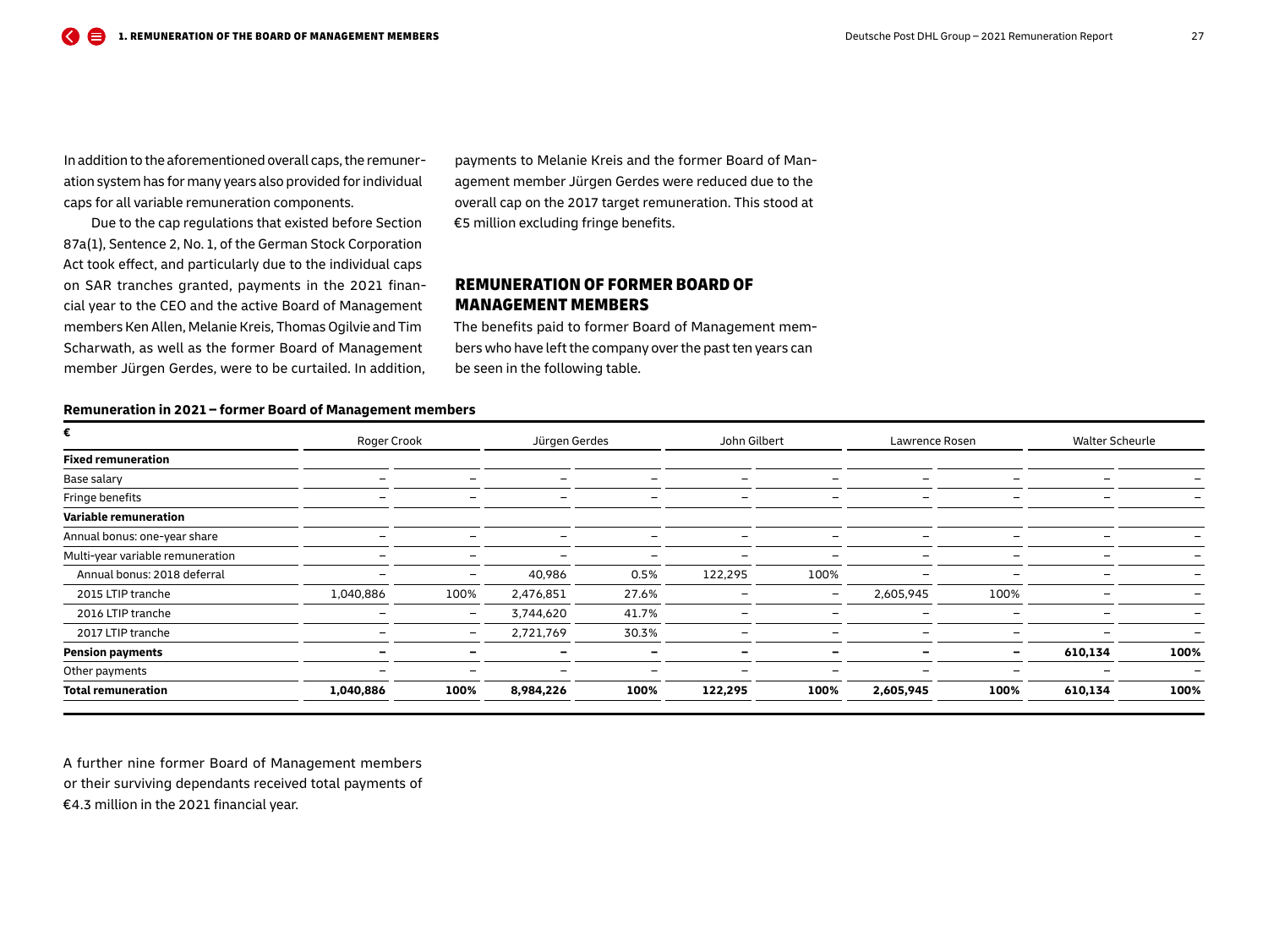## <span id="page-27-0"></span>2. Remuneration of the Supervisory Board

Remuneration for the members of the Supervisory Board is governed by article 17 of the Articles of Association of Deutsche Post AG, according to which Supervisory Board members only receive a fixed annual remuneration in the amount of €70,000 (as in the previous year). The fact that only fixed remuneration is paid ensures, in particular, that the Supervisory Board performs its control and monitoring tasks independently.

The Supervisory Board chairman and the Supervisory Board committee chairs receive an additional 100 % of the remuneration, and the Supervisory Board deputy chair and committee members receive an additional 50 %. This does not apply to the Mediation or Nomination Committees. Those who only serve on the Supervisory Board or its committees, or act as chair or deputy chair, for part of the financial year are remunerated on a pro-rata basis.

As in the previous year, Supervisory Board members receive an attendance allowance of €1,000 for each plenary meeting of the Supervisory Board or committee meeting

that they attend. They are entitled to reimbursement of outof-pocket cash expenses incurred in the exercise of their office. Any value added tax charged on Supervisory Board remuneration or out-of-pocket expenses is reimbursed.

The remuneration for activities performed in 2021 totalled €2.6 million, as in the previous year. The following table shows the remuneration paid to each Supervisory Board member. In addition, the remuneration awarded and due for activities in the 2020 financial year is shown here  $-$  in accordance with Section 162 of the German Stock Corporation Act (AktG) – as "remuneration awarded in 2021".

| €                                                              |                                           |                          |                          |                                                                     |              |                          |            |              |
|----------------------------------------------------------------|-------------------------------------------|--------------------------|--------------------------|---------------------------------------------------------------------|--------------|--------------------------|------------|--------------|
|                                                                | Remuneration awarded in 2021 <sup>1</sup> |                          |                          | Remuneration for activities in the 2021 financial year <sup>2</sup> |              |                          |            |              |
|                                                                |                                           | Compensation             |                          |                                                                     |              | Compensation             |            |              |
|                                                                |                                           | Base for membership      | Attendance               | Total                                                               |              | Base for membership      | Attendance | Total        |
| Members of the Supervisory Board sitting in the financial year | remuneration                              | in committee             | allowance                | remuneration                                                        | remuneration | in committee             | allowance  | remuneration |
| Dr Nikolaus von Bomhard (Chair)                                | 140,000                                   | 175,000                  | 21,000                   | 336,000                                                             | 140,000      | 175,000                  | 19,000     | 334,000      |
| Andrea Kocsis (Deputy Chair)                                   | 105,000                                   | 140,000                  | 19,000                   | 264,000                                                             | 105,000      | 140,000                  | 18,000     | 263,000      |
| Dr Günther Bräunig                                             | 70.000                                    | 35,000                   | 11,000                   | 116,000                                                             | 70,000       | 35,000                   | 11,000     | 116,000      |
| Dr Mario Daberkow                                              | 70,000                                    |                          | 6,000                    | 76,000                                                              | 70,000       | $\overline{\phantom{0}}$ | 5,000      | 75,000       |
| Ingrid Deltenre                                                | 70.000                                    | 46,667                   | 14,000                   | 130,667                                                             | 70,000       | 70,000                   | 13,000     | 153,000      |
| Jörg von Dosky                                                 | 70,000                                    | $\overline{\phantom{0}}$ | 6,000                    | 76,000                                                              | 70,000       |                          | 5,000      | 75,000       |
| Gabriele Gülzau                                                | 70,000                                    | $\qquad \qquad -$        | 6,000                    | 76,000                                                              | 70,000       | $\qquad \qquad -$        | 5,000      | 75,000       |
| <b>Thomas Held</b>                                             | 70.000                                    | 35,000                   | 10,000                   | 115,000                                                             | 70,000       | 45,208                   | 9,000      | 124,208      |
| Dr Heinrich Hiesinger                                          | 70,000                                    | 11,667                   | 8,000                    | 89,667                                                              | 70,000       | 35,000                   | 11,000     | 116,000      |
| Mario Jacubasch                                                | 70,000                                    |                          | 6,000                    | 76,000                                                              | 70,000       | 10,208                   | 6,000      | 86,208       |
| Thomas Koczelnik (until 31 August 2021)                        | 70,000                                    | 105,000                  | 25,000                   | 200,000                                                             | 46,667       | 70,000                   | 13,000     | 129,667      |
| Thorsten Kühn (since 28 August 2020)                           | 26,250                                    | 11,667                   | 4,000                    | 41,917                                                              | 70,000       | 35,000                   | 8,000      | 113,000      |
| Dr Jörg Kukies (since 16 April 2020)                           | 49,583                                    | 49,583                   | 16,000                   | 115,166                                                             | 70,000       | 70,000                   | 16,000     | 156,000      |
| Ulrike Lennartz-Pipenbacher                                    | 70.000                                    |                          | 6,000                    | 76,000                                                              | 70,000       |                          | 5,000      | 75,000       |
| Simone Menne                                                   | 70,000                                    | 35,000                   | 16,000                   | 121,000                                                             | 70,000       | 35,000                   | 12,000     | 117,000      |
| Yusuf Özdemir (since 9 September 2021)                         | $\overline{\phantom{0}}$                  | $\overline{\phantom{0}}$ | $\overline{\phantom{0}}$ | $\overline{a}$                                                      | 23,333       | 10,208                   | 4,000      | 37,541       |
| Lawrence Rosen (since 27 August 2020)                          | 26,250                                    | $\overline{\phantom{a}}$ | 2,000                    | 28,250                                                              | 70,000       | $\qquad \qquad -$        | 5,000      | 75,000       |
| Dr Stefan Schulte                                              | 70,000                                    | 70,000                   | 16,000                   | 156,000                                                             | 70,000       | 70,000                   | 12,000     | 152,000      |
| Stephan Teuscher <sup>3</sup>                                  | 70,000                                    | 46,667                   | 18,000                   | 134,667                                                             | 70,000       | 70,000                   | 18,000     | 158,000      |
| Stefanie Weckesser                                             | 70,000                                    | 35,000                   | 16,000                   | 121,000                                                             | 70,000       | 35,000                   | 12,000     | 117,000      |
| Prof. Dr-Ing. Katja Windt                                      | 70.000                                    |                          | 6,000                    | 76,000                                                              | 70,000       | $\overline{\phantom{0}}$ | 5,000      | 75,000       |
|                                                                |                                           |                          |                          |                                                                     |              |                          |            |              |

<sup>1</sup> Remuneration for activities in the 2020 financial year paid in the spring of 2021<sup>2</sup> Will be paid out in the spring of 2022<sup>3</sup> Stephan Teuscher receives £1,500 per year for his service on the Supervisory Board of DHL H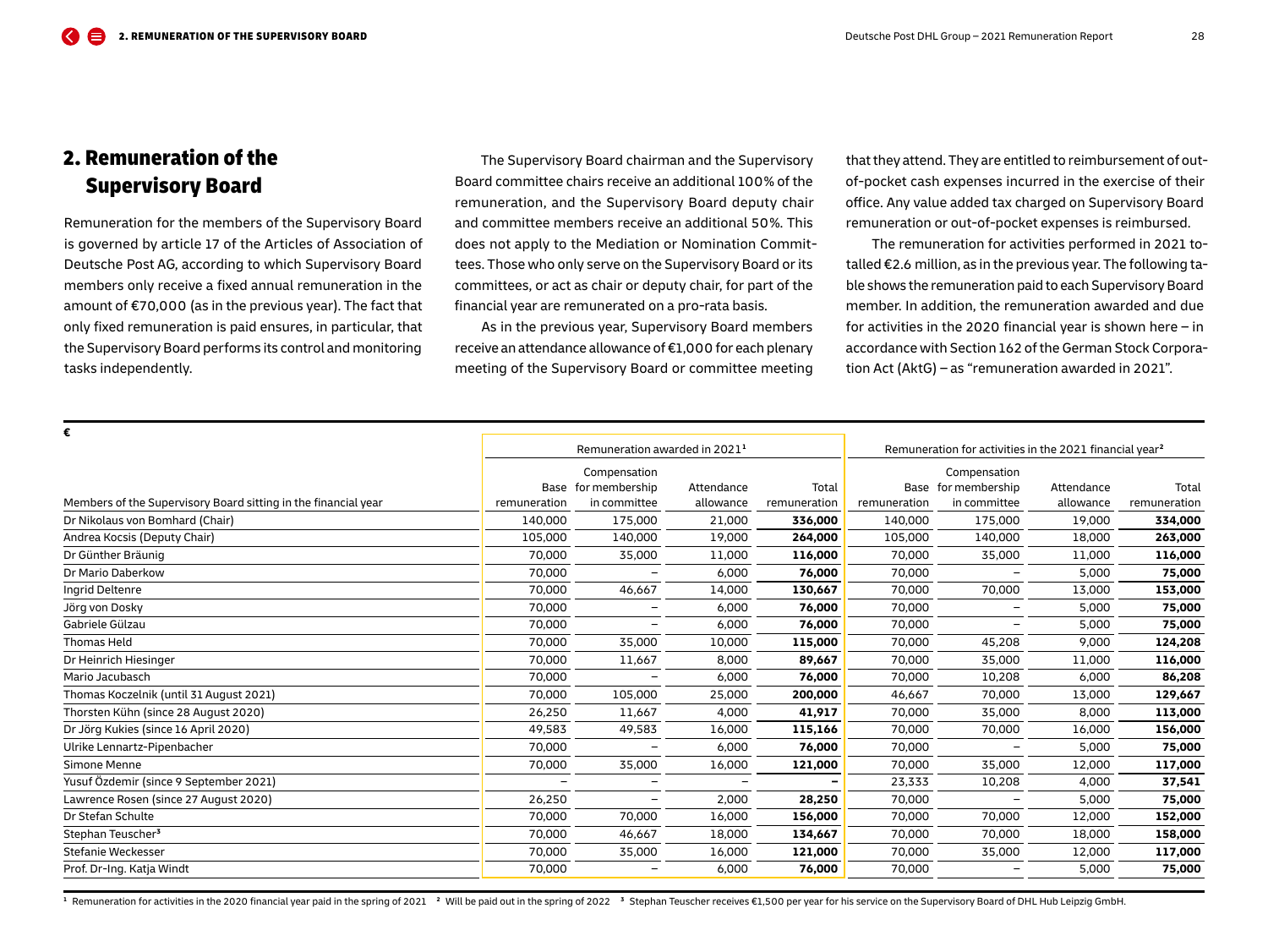| €                                                                |                   | Compensation                   |                         |                    |
|------------------------------------------------------------------|-------------------|--------------------------------|-------------------------|--------------------|
| Supervisory Board members who left in<br>the 2020 financial year | Base remuneration | for membership<br>in committee | Attendance<br>allowance | Total remuneration |
| Rolf Bauermeister (until 15 July 2020)                           | 37.917            | 37.917                         | 9.000                   | 84,834             |
| Werner Gatzer (until 12 February 2020)                           | 8.750             | 8.750                          |                         | 17,500             |
| Roland Oetker (until 27 August 2020)                             | 46.667            | 46.667                         | 9.000                   | 102,334            |
|                                                                  |                   |                                |                         |                    |

#### <span id="page-28-0"></span>**Remuneration awarded in 2021 – former Supervisory Board members**

The current remuneration system for the company's Supervisory Board was adopted by the Annual General Meeting in May 2021 with a majority of 99.46 % of the votes cast.

At this year's Annual General Meeting, we will recommend increasing the base remuneration to €100,000 per year following the last adjustment in 2014. The increase is intended to take into account the greater demands placed on the Supervisory Board in terms of time and workload and the development of remuneration levels at comparable companies.

# 3. Remuneration of the Board of Management members, the Supervisory Board members and the employees on a full-time equivalent basis relative to the company's earnings performance

The following table sets out the remuneration awarded and due in the individual financial years to the Board of Management members and the Supervisory Board members

active in the financial year, the remuneration awarded and due in the individual financial years to the Board of Management and the Supervisory Board members who have left the Company in the last ten years and the remuneration of the other employees together with selected earnings indicators. Earnings are shown in terms of consolidated net profit, Group EAC and Group FCF. These figures are the Group's main performance indicators and therefore also constitute material performance criteria for the annual bonus of the Board of Management. In accordance with the regulatory requirements that call for the use of the company's earnings performance for this purpose, Deutsche Post AG's net profit for the financial year has been added. The average total remuneration of employees, which has been included for comparison purposes, was calculated on the basis of staff costs of Deutsche Post AG divided by the number of Deutsche Post AG employees as at 31 December 2021 and adjusted on the basis of full-time equivalents. The Board of Management was not included in staff costs or the number of employees. To ensure consistency in the comparison with the remuneration awarded and due to the Board of Management members and the Supervisory Board members, pension scheme expenses have also been eliminated.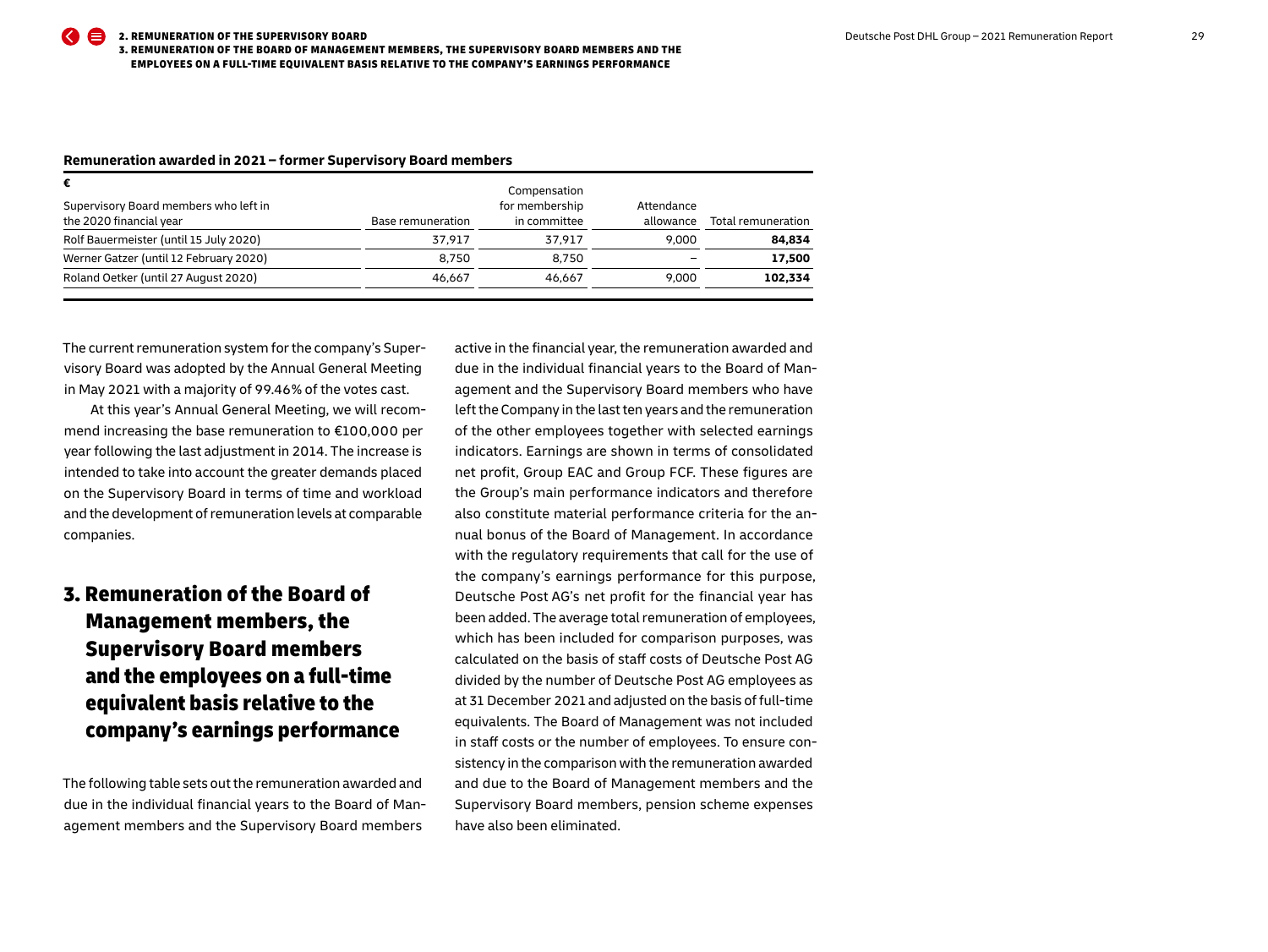## **Development of remuneration and earnings**

|                                                                               | 2020                   | 2021                   | $+/-%$            |
|-------------------------------------------------------------------------------|------------------------|------------------------|-------------------|
| Development of the total remuneration of the Board of Management members<br>€ |                        |                        |                   |
| Frank Appel                                                                   | 9,432,162 <sup>1</sup> | 9,665,320 <sup>1</sup> | $\overline{2}$    |
| Ken Allen                                                                     | 3,595,679              | 9,614,450 <sup>1</sup> | 167               |
| Oscar de Bok                                                                  | 808,338                | 1,089,943 <sup>2</sup> | 35                |
| <b>Melanie Kreis</b>                                                          | 1,697,454              | 9,580,2721,3           | 464               |
| <b>Tobias Meyer</b>                                                           | 942,596                | 1,203,6882             | 28                |
| Thomas Ogilvie                                                                | 1,280,487              | 4,328,5593             | 238               |
| John Pearson                                                                  | 1,051,893              | 1,274,048 <sup>2</sup> | 21                |
| Tim Scharwath                                                                 | 1,427,054              | 4,381,8773             | 207               |
| Development of the total remuneration of the Supervisory Board members<br>€   |                        |                        |                   |
| Dr Nikolaus von Bomhard (Chair)                                               | 332,000                | 336,000                | 1                 |
| Andrea Kocsis (Deputy Chair)                                                  | 261,000                | 264,000                | 1                 |
| Dr Günther Bräunig                                                            | 97,875                 | 116,000                | 19                |
| Dr Mario Daberkow                                                             | 74,000                 | 76,000                 | 3                 |
| Ingrid Deltenre                                                               | 113,000                | 130,667                | 16                |
| Jörg von Dosky                                                                | 74,000                 | 76,000                 | 3                 |
| Gabriele Gülzau                                                               | 74,000                 | 76,000                 | 3                 |
| <b>Thomas Held</b>                                                            | 113,000                | 115,000                | $\overline{2}$    |
| Dr Heinrich Hiesinger                                                         | 46.750 <sup>4</sup>    | 89,667                 | 92                |
| Mario Jacubasch                                                               | 74,000                 | 76,000                 | 3                 |
| <b>Thomas Koczelnik</b>                                                       | 194,000                | 200,000                | 3                 |
| Thorsten Kühn                                                                 |                        | 41,9174                | n.a. <sup>5</sup> |
| Dr Jörg Kukies                                                                |                        | 115,1674               | n.a. <sup>5</sup> |
| Ulrike Lennartz-Pipenbacher                                                   | 74,000                 | 76,000                 | 3                 |
| Simone Menne                                                                  | 116,000                | 121,000                | 4                 |
| Lawrence Rosen                                                                |                        | 28.2504                | n.a. <sup>5</sup> |
| Dr Stefan Schulte                                                             | 151,000                | 156,000                | 3                 |
| Stephan Teuscher                                                              | 116,000                | 134,667                | 16                |
| Stefanie Weckesser                                                            | 116,000                | 121,000                | 4                 |
| Prof. Dr-Ing. Katja Windt                                                     | 74,000                 | 76,000                 | 3                 |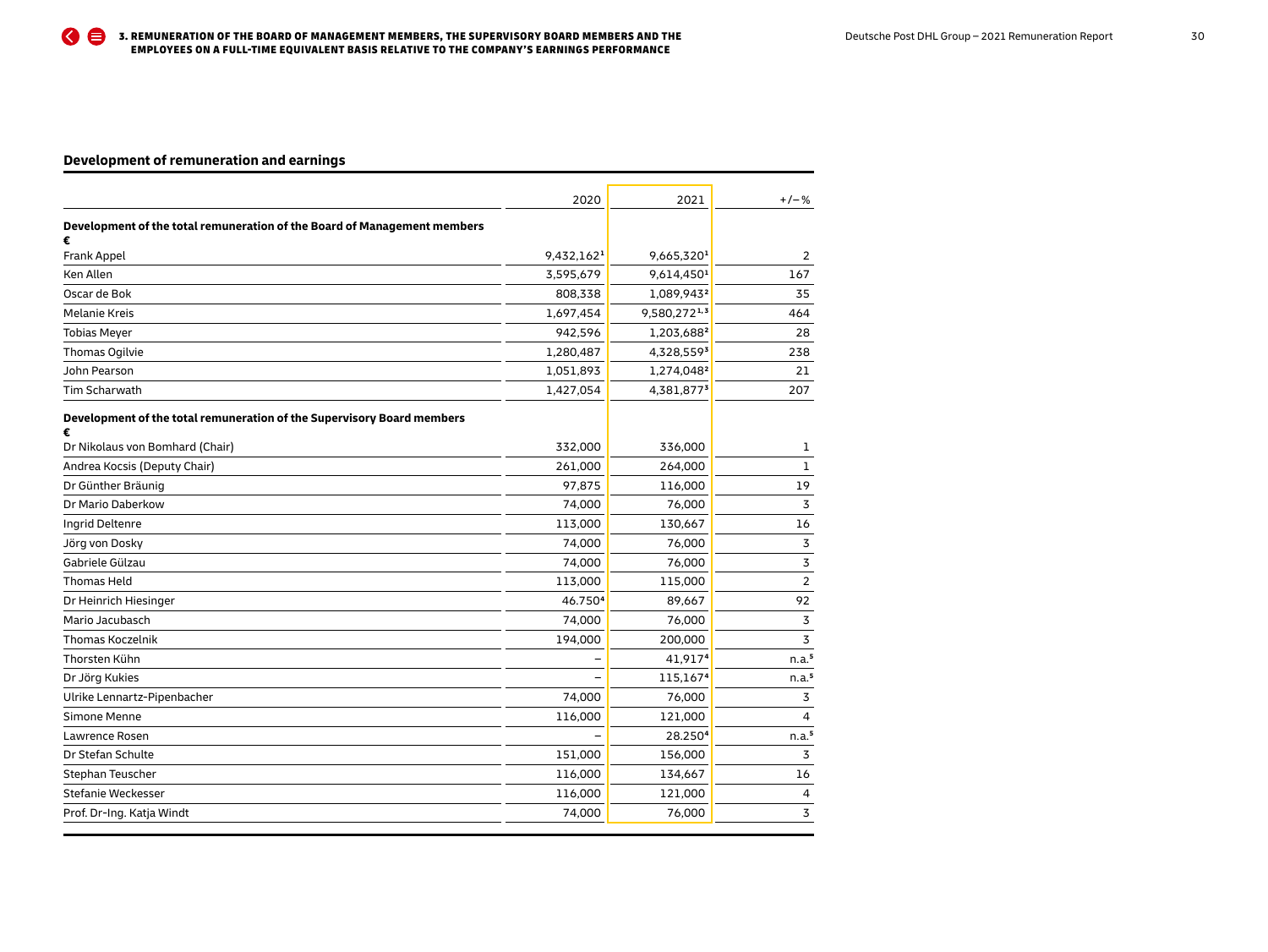## **Development of remuneration and earnings**

|                                                                                | 2020                   | 2021                   | $+/-%$ |
|--------------------------------------------------------------------------------|------------------------|------------------------|--------|
| Development of the total remuneration of former Board of Management members    |                        |                        |        |
| €<br>Roger Crook                                                               | 1,346,748 <sup>6</sup> | 1,040,886 <sup>6</sup> | $-23$  |
| Jürgen Gerdes                                                                  | 2,282,7691,6           | 8,984,2261,6           | 294    |
| John Gilbert                                                                   | 2,631,3061,6           | 122,295 <sup>6</sup>   | $-95$  |
| Lawrence Rosen                                                                 | 4,149,8926,7           | 2,605,945 <sup>6</sup> | $-37$  |
| <b>Walter Scheurle</b>                                                         | 611.9708               | 610,1348               | 0      |
| Development of the total remuneration of former Supervisory Board members<br>€ |                        |                        |        |
| Rolf Bauermeister                                                              | 152,000                | 84,8334                | $-44$  |
| <b>Werner Gatzer</b>                                                           | 154,000                | 17,500 <sup>4</sup>    | $-89$  |
| <b>Roland Oetker</b>                                                           | 152,000                | 102,3334               | $-33$  |
| Development of the average total remuneration of the workforce<br>€            |                        |                        |        |
| Total workforce of Deutsche Post AG                                            | 48,161                 | 50,214                 | 4      |
| <b>Earnings performance</b><br>€m                                              |                        |                        |        |
| Consolidated net profit <sup>9</sup>                                           | 2,979                  | 5,053                  | 70     |
| Group EAC                                                                      | 2,199                  | 5,186                  | 136    |
| Free cash flow Group                                                           | 2,535                  | 4,092                  | 61     |
| Deutsche Post AG net profit (HGB)                                              | 2,915                  | 3,935                  | 35     |

**<sup>1</sup>** Includes payouts from several LTIP tranches

**<sup>2</sup>** Adjustment to bring remuneration into line with standard market salary levels

**<sup>3</sup>** Includes payouts under the long-term component for the first time since the Board of Management member's appointment

**<sup>4</sup>** Pro rata remuneration in the year of entry / exit

**<sup>5</sup>** Comparison with previous year not possible

**<sup>6</sup>** Remuneration from trailing remuneration components

**<sup>7</sup>** Includes lump-sum amount from the capitalisation of benefits under the pension commitment

**<sup>8</sup>** Ongoing annuity payments

**<sup>9</sup>** After deduction of non-controlling interests